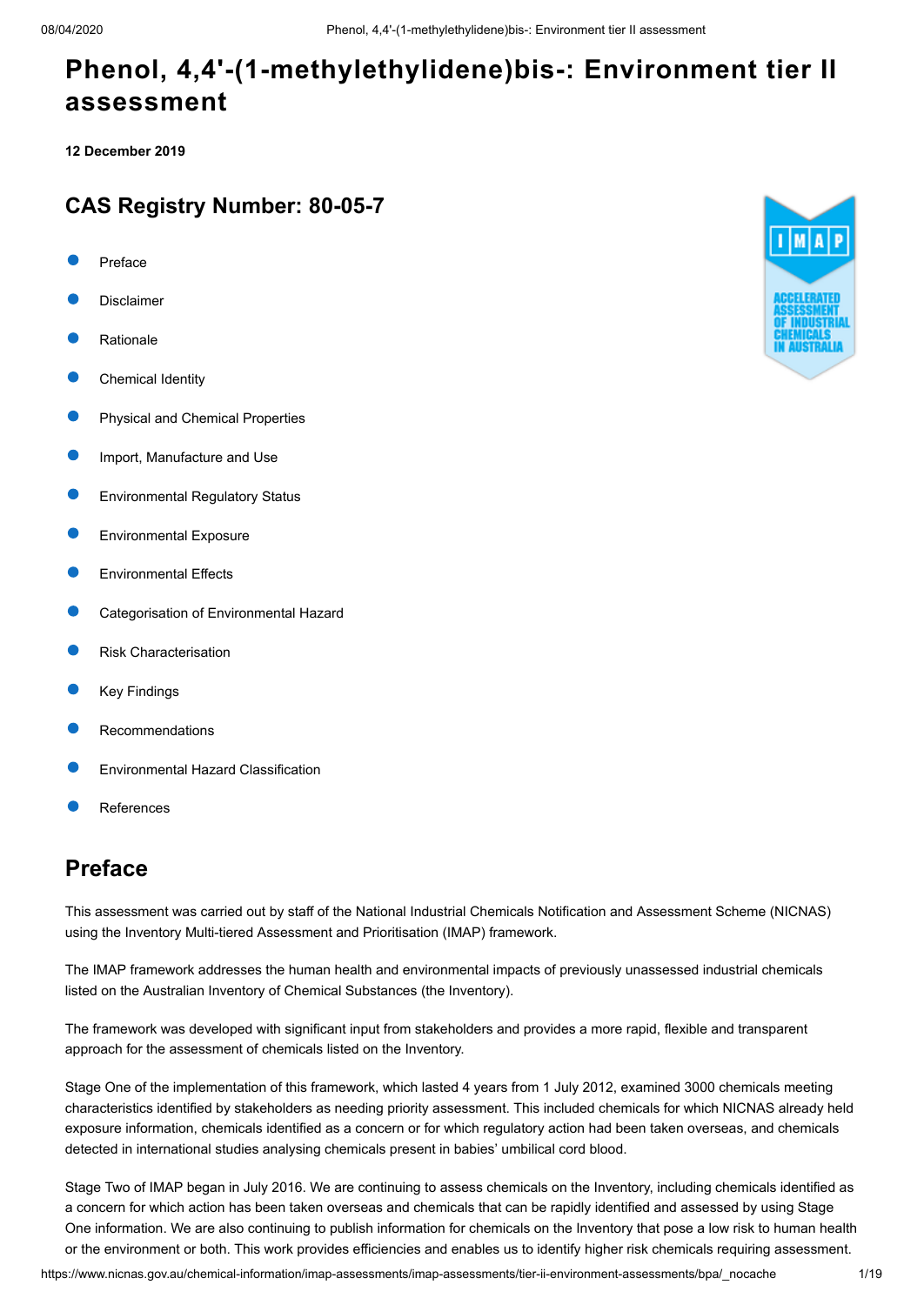The IMAP framework is a science and risk-based model designed to align the assessment effort with the human health and environmental impacts of chemicals. It has 3 tiers of assessment, with the assessment effort increasing with each tier. The Tier I assessment is a high throughput approach using tabulated electronic data. The Tier II assessment is an evaluation of risk on a substance-by-substance or chemical category-by-category basis. Tier III assessments are conducted to address specific concerns that could not be resolved during the Tier II assessment.

These assessments are carried out by staff employed by the Australian Government Department of Health and the Australian Government Department of the Environment and Energy. The human health and environment risk assessments are conducted and published separately, using information available at the time, and may be undertaken at different tiers.

This chemical or group of chemicals are being assessed at Tier II because the Tier I assessment indicated that it needed further investigation.

For more detail on this program please visit: [www.nicnas.gov.au.](https://www.nicnas.gov.au/)

### <span id="page-1-0"></span>**Disclaimer**

NICNAS has made every effort to assure the quality of information available in this report. However, before relying on it for a specific purpose, users should obtain advice relevant to their particular circumstances. This report has been prepared by NICNAS using a range of sources, including information from databases maintained by third parties, which include data supplied by industry. NICNAS has not verified and cannot guarantee the correctness of all information obtained from those databases. Reproduction or further distribution of this information may be subject to copyright protection. Use of this information without obtaining the permission from the owner(s) of the respective information might violate the rights of the owner. NICNAS does not take any responsibility whatsoever for any copyright or other infringements that may be caused by using this information.

[Acronyms & Abbreviations](http://www.nicnas.gov.au/chemical-information/imap-assessments/acronyms-and-abbreviations)

# <span id="page-1-1"></span>**Rationale**

This Tier II assessment considers the environmental risks associated with the industrial uses of phenol, 4,4'-(1 methylethylidene)bis-, more commonly known as bisphenol A or BPA. This chemical is produced in very high volumes globally for use as a monomer feedstock for the manufacture of industrially important polymers, such as polycarbonates and epoxy resins. BPA also has significant non-monomer uses in thermal paper and as an additive stabiliser in polyvinyl chloride (PVC) plastics.

BPA has been reviewed by some international regulatory agencies due to its ability to mimic (o)estrogen in *in vitro* endocrine activity testing. The chemical has been listed on a number of international lists of suspected or identified endocrine-active or endocrine disrupting chemicals. In some international jurisdictions, restrictions on or voluntary cessation of the use of BPA and BPA-derived polymers has occurred for applications which potentially result in direct human exposure. Some examples of restricted applications include use in baby bottles and pacifiers, cosmetics, food packaging such as metal can linings and water bottles, and point-of-sale receipt paper.

BPA is frequently identified as a contaminant in the environment in Australia and internationally. This assessment will focus on the risks associated with exposure to BPA at environmentally relevant concentrations in Australia.

# <span id="page-1-2"></span>**Chemical Identity**

Synonyms bisphenol A (BPA)

Structural Formula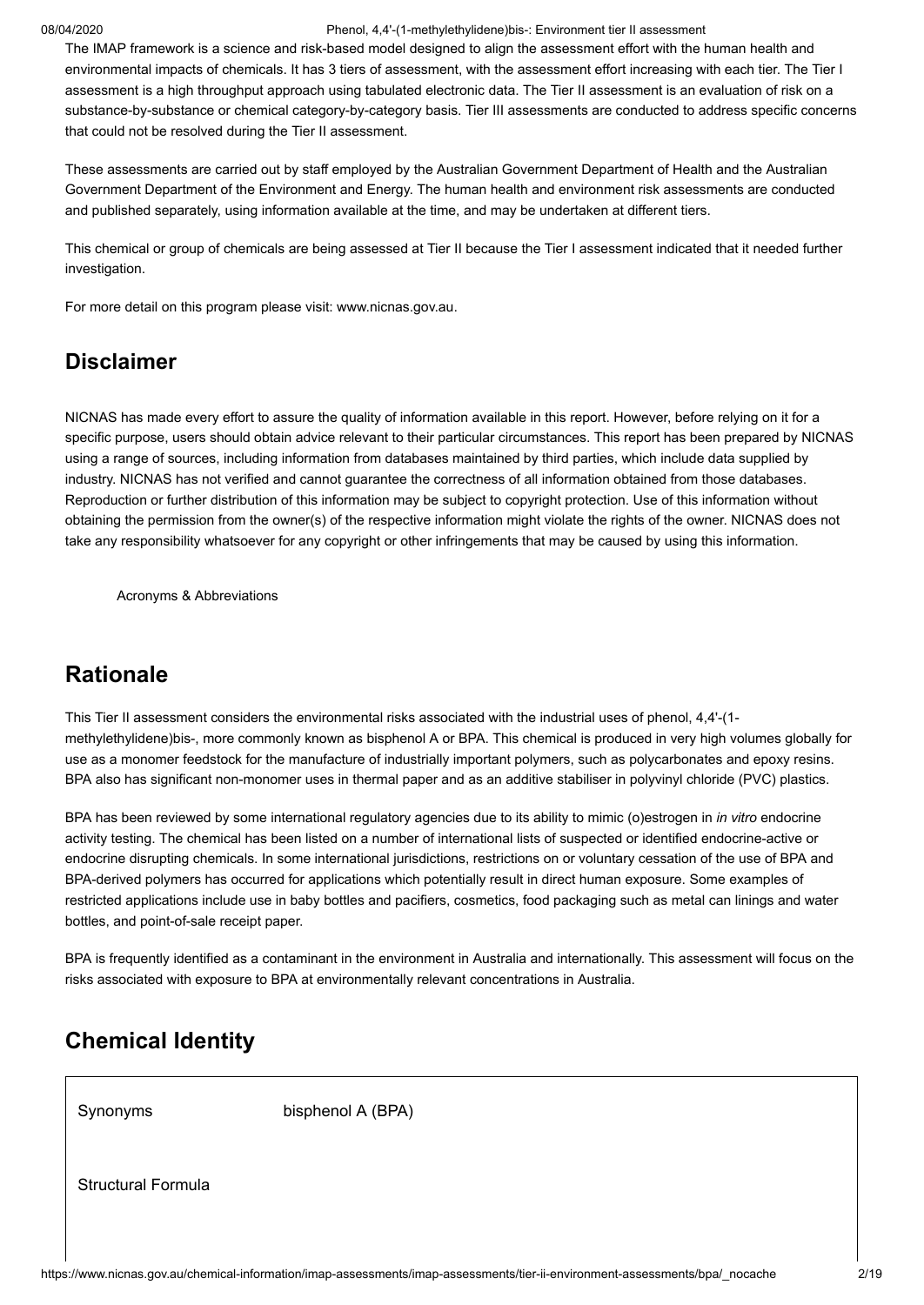ř

08/04/2020 Phenol, 4,4'-(1-methylethylidene)bis-: Environment tier II assessment



# <span id="page-2-0"></span>**Physical and Chemical Properties**

The measured physical and chemical property data below were retrieved from the databases contained in the OECD QSAR Toolbox 3.3 ([LMC, 2013](#page-16-0)), the risk assessment of BPA conducted by the European Chemicals Bureau ([ECB, 2003](#page-14-1)), and the registration dossier for BPA submitted under the Registration, Evaluation, Authorisation and Restriction of Chemicals (REACH) legislation in Europe [\(REACH, 2019](#page-17-0)):

| <b>Physical Form</b>          | solid                           |
|-------------------------------|---------------------------------|
| <b>Melting Point</b>          | $155^{\circ}$ C                 |
| <b>Boiling Point</b>          | 360°C (decomposition)           |
| Vapour Pressure               | $4.12 \times 10^{-7}$ Pa (25°C) |
| <b>Water Solubility</b>       | 300 mg/L                        |
| Ionisable in the Environment? | no                              |
| $log K_{ow}$                  | 3.4                             |

BPA is moderately soluble in water and very slightly volatile. The chemical is a weak acid which has an ionisation constant (p $\mathsf{K}_{\mathsf{a}}$ ) in water of 10.1 [\(LMC, 2013](#page-16-0)). This indicates that the phenolic groups in BPA are unlikely to be dissociated and that the chemical will not be ionised in the environment.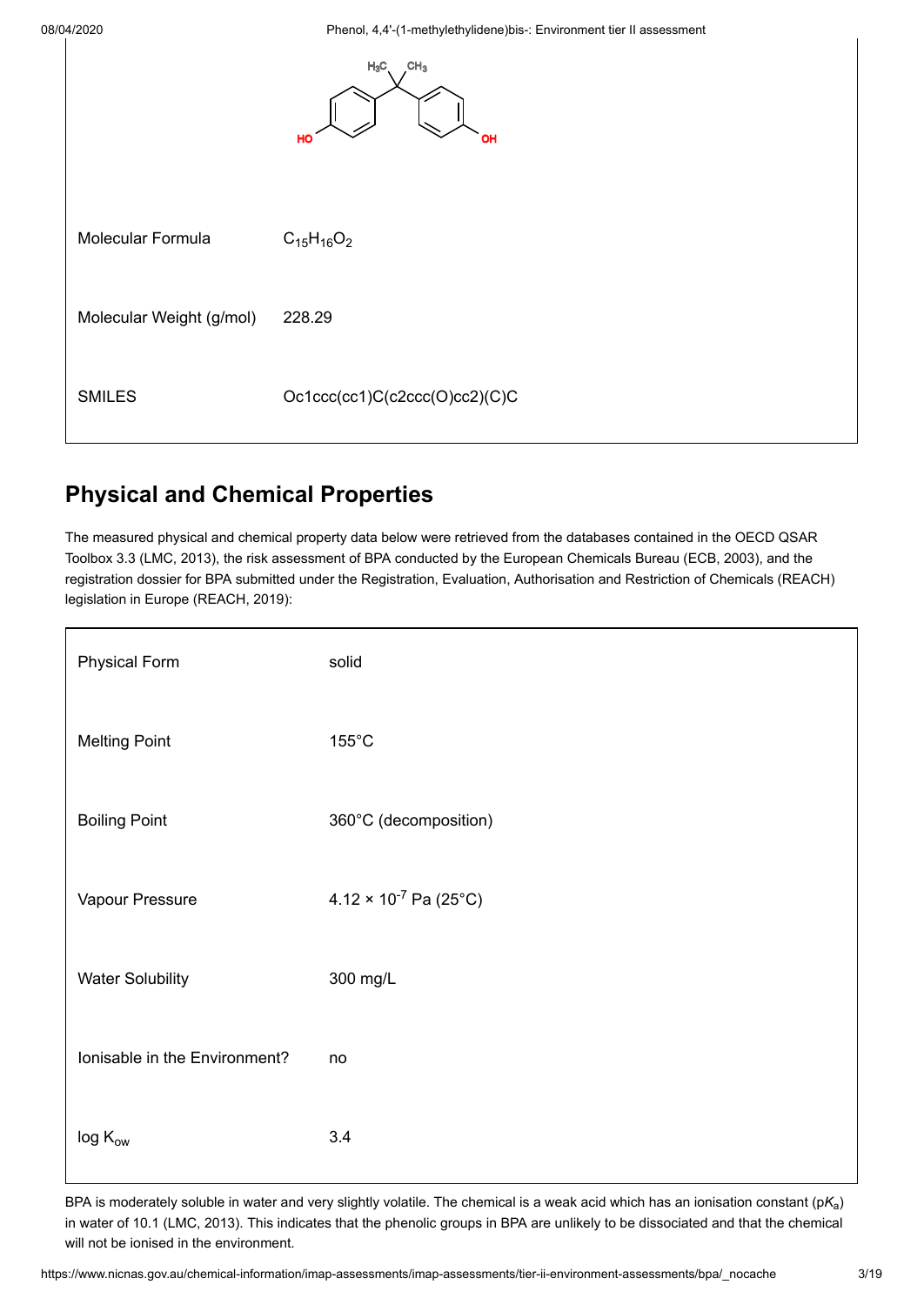# <span id="page-3-0"></span>**Import, Manufacture and Use**

# **Australia**

According to previous mandatory and/or voluntary calls for information, the chemical has uses in adhesives (binding agents) and as a stabiliser in the plastics industry. The total volume of BPA introduced into Australia in 2004/2005 was in the range of 100– 1000 tonnes [\(NICNAS, 2016](#page-16-1)).

A significant additional source of BPA introduction is likely to be through import of thermal paper and PVC articles.

### **International**

BPA is a high volume industrial chemical, with global use volumes in excess of 1 000 000 tonnes per year. BPA volume data are available from a number of jurisdictions. BPA is used in the European Union (EU) at 100 000–1 000 000 tonnes per year (ECHA, [2019b\). Data from the US Chemical Data Reporting rule indicate that in 2012–2015 the total annual import/manufacture volume in](#page-15-0) the USA was in the range of 1–5 billion pounds (0.454–2.27 million tonnes) ([US EPA, 2016\)](#page-17-1). The annual manufacture and import volumes for Japan from 2012–2017 are in the range of 387 000–492 000 tonnes ([NITE, 2017](#page-16-2)).

[The main uses of BPA by volume are as an intermediate in the manufacture of polycarbonate and epoxy resin polymers \(ECB,](#page-14-2) 2008; [US EPA, 2010](#page-17-2)). Comparatively minor volumes of BPA are used in the manufacture of phenoplast resins, unsaturated polyester/polyacrylate resins, polysulfone resins and other specialty polymers ([ECB, 2010\)](#page-14-3).

BPA is also used in its unbound form in thermal paper, and as an additive stabiliser/antioxidant in polyvinyl chloride (PVC). Data from the EU in 2008 indicate that these two uses account for approximately 0.4% of the total volume of BPA used [\(ECB, 2010](#page-14-3)). [BPA may also be used as a polymerisation retarder in PVC manufacture, but this use has been phased out in the EU \(ECB,](#page-14-3) 2010).

# <span id="page-3-1"></span>**Environmental Regulatory Status**

### **Australia**

The use of BPA is not subject to any specific national environmental regulations.

BPA-containing polycarbonate baby bottles are not generally available in Australia following a voluntary industry phase-out in 2010 [\(FSANZ, 2019\)](#page-15-1).

BPA concentrations in recycled water for drinking water augmentation are recommended to not exceed 200 micrograms per litre (µg/L) ([NHMRC, 2008\)](#page-16-3). This guideline was derived from a tolerable daily intake value of 0.05 milligrams per kilogram body-weight per day (mg/kg bw/day).

Default guideline values for BPA in fresh and marine water are in development under the National Water Quality Management Strategy [\(Water Quality Australia, 2018\)](#page-18-0).

### **United Nations**

BPA is not currently identified as a Persistent Organic Pollutant [\(UNEP, 2001](#page-17-3)), ozone depleting substance [\(UNEP, 1987](#page-17-4)), or hazardous substance for the purpose of international trade [\(UNEP & FAO, 1998\)](#page-17-5).

### **OECD**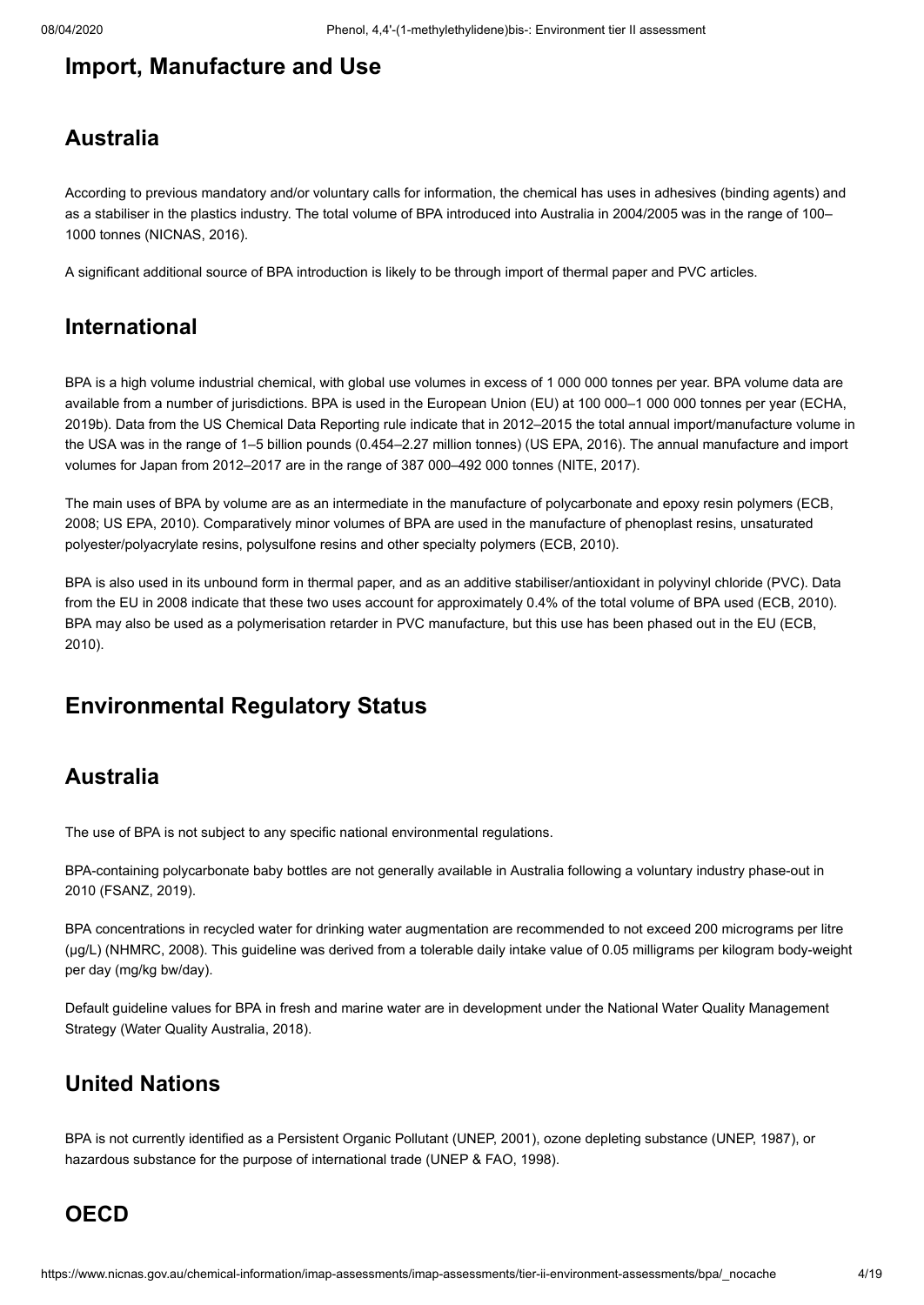A SIDS initial assessment profile on BPA was agreed upon in 2002 at the 14<sup>th</sup> Screening Information Dataset (SIDS) Initial assessment Meeting (SIAM 14) [\(OECD, 2012b](#page-16-4)). The screening profile concluded that the chemical was a candidate for further work. Specific further work was recommended to clarify effects on aquatic snails and on spermatogenesis in fish, to generate toxicity data for soil organisms, to conduct further research on effects of BPA on mammalian reproductive development, and that further information gathering on water compartment exposure may be considered for regional risk assessments. This document identified use in thermal paper and PVC industries as the main sources of BPA emissions to the environment.

# **Canada**

BPA is listed on the Canadian Domestic Substances List (DSL) [\(ECCC, 2019b](#page-14-4)). During the Categorization of the DSL in 2006, this substance was categorized as not Persistent (not P), not Bioaccumulative (not B), and Inherently Toxic to the Environment (iT<sub>E</sub>) ([ECCC, 2019a\)](#page-14-5).

BPA has been subject to assessment and risk management measures conducted under the *Canadian Environmental Protection Act, 1999* (CEPA). BPA was included in Batch 2 of the Canadian Challenge program ([Government of Canada, 2010a\)](#page-15-2), with the subsequent screening assessment published in 2008 ([ECCC, 2008\)](#page-14-6). This assessment concluded that, based on a precautionary approach, BPA is entering or may be entering the environment in a quantity or concentration or under conditions that have or may have an immediate or long-term harmful effect on the environment or its biological diversity. Following this assessment, BPA was added to the Schedule 1 List of Toxic Substances in 2010 ([Government of Canada, 2010b\)](#page-15-3). In 2010, a notice requiring the preparation and implementation of pollution prevention plans with respect to bisphenol A in industrial effluents was published, which required facilities manufacturing or using BPA in quantities greater than 100 kg/year to develop and implement plans to maintain a BPA concentration of 1.75 µg/L or lower in facility effluent [\(Government of Canada, 2012](#page-15-4)).

Canadian federal environmental quality guidelines for BPA were released in 2018. These included a water concentration of 3.5 µg/L, sediment concentration of 25 micrograms per kilogram dry weight (µg/kg dw), and dietary concentrations of 660 micrograms per kilogram wet weight (µg/kg ww) of food for mammalian wildlife and 110 µg/kg ww food for avian wildlife ([ECCC, 2018\)](#page-14-7).

BPA is listed on the Cosmetic Ingredient Hotlist, prohibiting its use in cosmetic products ([Health Canada, 2018](#page-15-5)).

Polycarbonate baby bottles containing bisphenol A were prohibited in Canada in 2010 by addition of BPA to Schedule I of the *Hazardous Products Act* [\(Government of Canada, 2010c\)](#page-15-6).

# **European Union**

BPA is registered under the REACH legislation ([ECHA, 2019c\)](#page-15-7). It is also identified as a Substance of Very High Concern (SVHC) ([ECHA, 2019d](#page-15-8)) due to its endocrine disrupting properties for human health and the environment, and for its reproductive toxicity. BPA is listed on Annex XVII (the Restriction list), which will prohibit the sale of thermal paper containing BPA at a concentration of 0.02% or more by weight in the EU when it comes into effect in January 2020 [\(ECHA, 2016](#page-14-8)). In addition, in October 2019 the European Chemicals Agency recommended that BPA be added to Annex XIV (the Authorisation list), which would require industry to seek authorisation for use of BPA in non-polymer applications ([ECHA, 2019e](#page-15-9)).

This substance was previously prioritised for assessment under the superseded Existing Substances Regulation (ESR), with a risk assessment report published by the European Chemicals Bureau in 2003 followed by an addendum published in 2008 (ECB, [2003; 2008\). A combined document containing the original report and the addendum was published in 2010 \(ECB, 2010\). BPA](#page-14-1) was subsequently assessed through the Community Rolling Action Plan (CoRAP) and Risk Management Option Analysis (RMOA) processes under the REACH legislation for its human health and environmental risk profile. These assessment efforts resulted in the listings of BPA on the SVHC list and the Restriction list ([ECHA, 2019a](#page-15-10)).

Bisphenol A is listed on Annex II of the EU Cosmetics Directive, prohibiting its use in cosmetics in the EU ([EC, 2019\)](#page-14-9).

# **United States of America**

BPA is listed as 'active' on the United States Environmental Protection Agency Chemical Substance Inventory, indicating that it has recently been manufactured, imported or processed by industry in the USA ([US EPA, 2019b](#page-17-6)).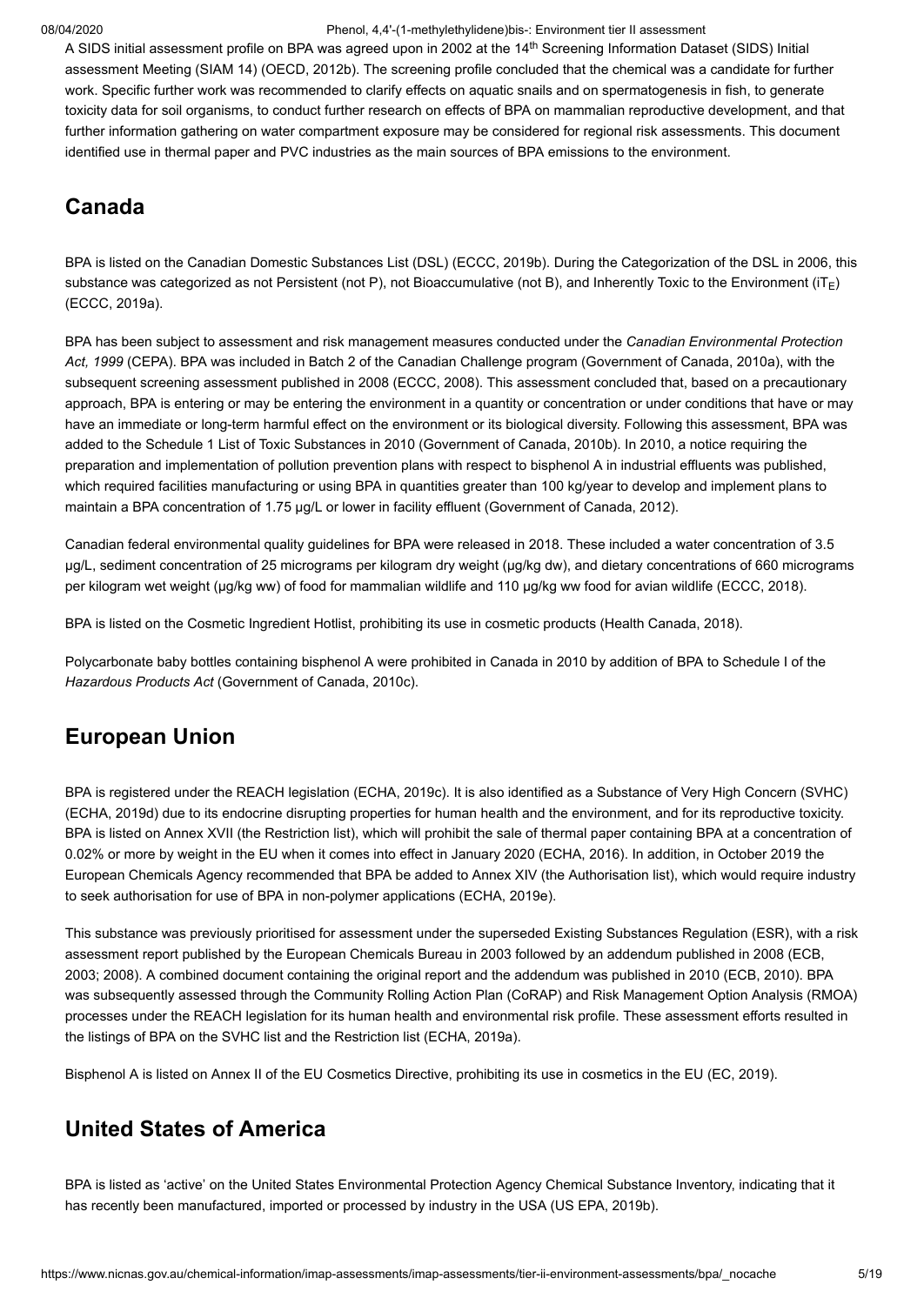BPA is a US EPA Action Plan chemical ([US EPA, 2011\)](#page-17-7), and was added to the TSCA Work Plan list in 2014 [\(US EPA, 2014b\)](#page-17-8). The chemical is not currently a candidate for the High-Priority Chemical Substances list for review by the US EPA after amendment of TSCA in 2016 ([US EPA, 2019a](#page-17-9)).

BPA is not approved for use in baby bottles, sippy cups and infant formula packaging following amendments to food additive regulations in 2012 and 2013 ([FDA, 2014](#page-15-11)). This regulatory action was not a risk management measure, but rather due to market abandonment of the use of BPA in these applications.

### **Association of Southeast Asian Nations (ASEAN)**

BPA is on the ASEAN Cosmetic Directive Annex II Part 1 ([ACA, 2019](#page-14-10)). BPA may not form part of cosmetic products in ASEAN countries.

# <span id="page-5-0"></span>**Environmental Exposure**

Use of unbound BPA in PVC is expected to be a major source of diffuse emissions of BPA, while paper recycling mills may be significant point emission sources for the chemical.

The primary uses of BPA by volume (>90%) are as intermediates in the manufacture of polycarbonate and epoxy resin polymers ([ECB, 2010;](#page-14-3) [US EPA, 2010](#page-17-2)). BPA is also used in aryl polyesters, polysulfones, and phenoplast resin manufacture. Despite the high use volume, these uses are not expected to result in high emissions to the environment as they result in BPA irreversibly bound within a polymer matrix. The European Chemicals Bureau completed a detailed exposure assessment for BPA in 2008 ([ECB, 2010\)](#page-14-3). The quantities of residual unreacted BPA in polycarbonate products were reported to be < 25 parts per million (ppm), with maximum residual amounts in the 100–150 ppm range. Release of BPA from the ongoing use of BPA-based polymers was generally low. Calculations for annual releases of BPA from epoxy resin and polycarbonate articles in Europe returned cumulative BPA emissions low enough that this emission pathway was disregarded in the final exposure assessment.

Uses of BPA in applications which do not result in BPA covalently bound within an article generally have higher potential for emissions to the environment. The most important of these for environmental exposure are uses in thermal paper and in PVC.

BPA is used in PVC as an additive stabiliser/antioxidant, where it is generally a stabiliser for the other unbound additives such as plasticisers rather than for the polymeric material itself. As BPA is not irreversibly bound within the PVC matrix, it can be released to the environment through migration of the chemical onto the polymer surface, as well as from abrasion and wear of these articles during their normal use [\(ECB, 2010](#page-14-3)). BPA migration from articles can contribute to BPA in indoor dust, where it is a common contaminant [\(Healy, et al., 2015](#page-15-12)). Dust-borne contaminants may be released to the environment through the washing of surfaces and fabrics ([OECD, 2011\)](#page-16-5). The exposure assessment by the ECB concluded that releases from PVC articles accounted for more than 90% of BPA emissions to European surface waters ([ECB, 2010\)](#page-14-3).

BPA is used as a developer in thermal paper for receipts, tickets and labels ([US EPA, 2014a](#page-17-10)). Paper recycling mills often de-ink paper waste, which results in high removal of BPA and emission to waste streams [\(ECB, 2010](#page-14-3)). Solid paper mill sludge waste may be disposed of to landfill or applied to land as a soil improver. Insufficient treatment of aqueous waste streams may result in high BPA concentrations in effluent.

Environmental exposure to BPA is expected to be primarily through diffuse emissions from PVC articles, with the possibility of point source emissions to wastewater and soil from paper recycling mills. These exposure pathways are considered in this assessment.

# **Environmental Fate**

#### **Partitioning**

BPA is generally expected to partition to the soil and water compartments.

BPA is a neutral organic chemical that is moderately soluble in water. The calculated Henry's Law constant for the partitioning of BPA between air and water is 0.0003 Pa m<sup>3</sup>/mol [\(US EPA, 2008\)](#page-17-11), indicating that the chemical is only very slightly volatile from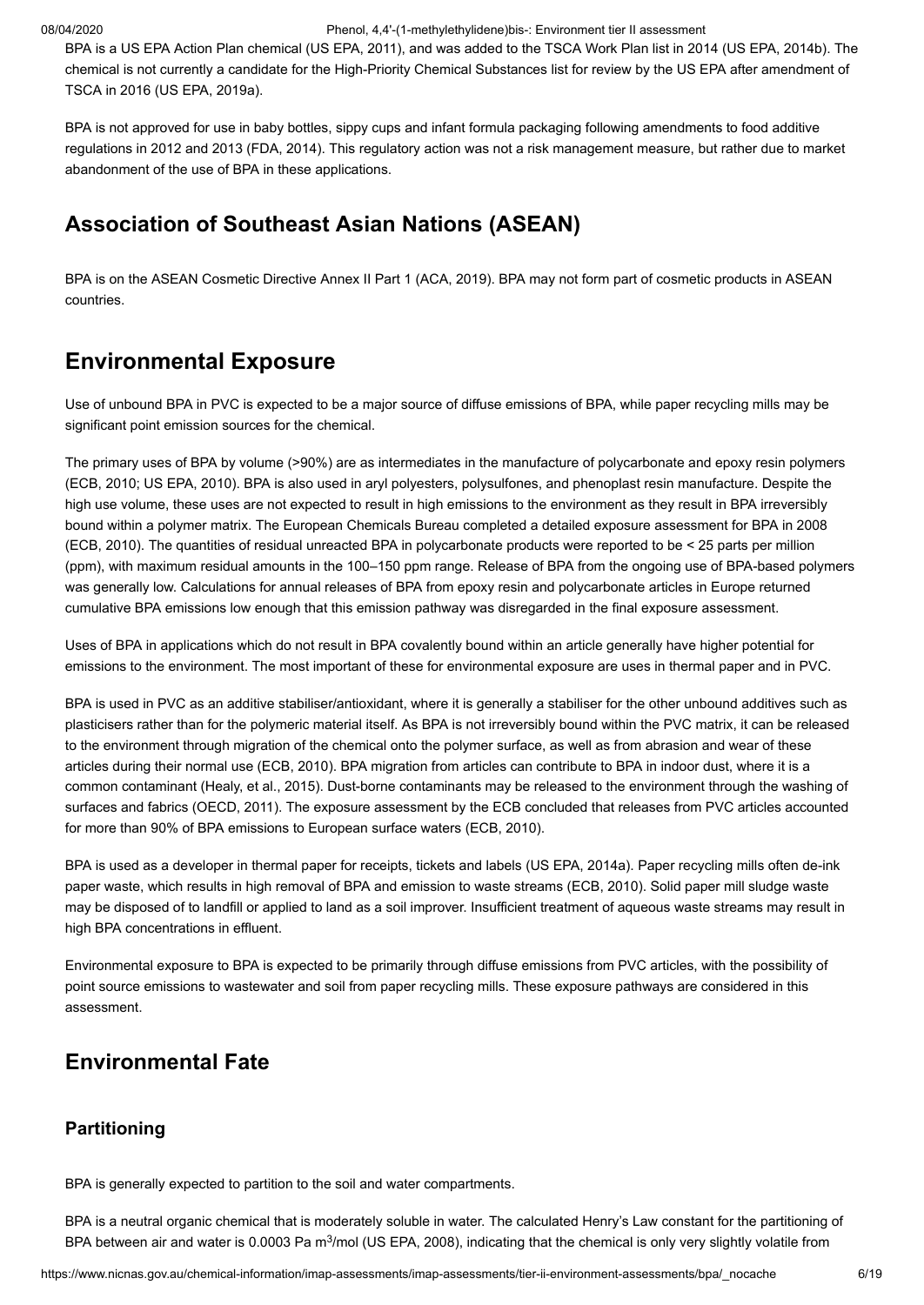Experimentally determined organic carbon normalised soil adsorption coefficients (K $_{\rm oc}$ ) for BPA in several Australian soils indicate that the chemical will have medium to low mobility in soil (log K $_{\rm{oc}}$  = 2.4–3.2) ([Ying and Kookana, 2005\)](#page-18-1). These K $_{\rm{oc}}$  values are consistent with those used in international assessments ([ECB, 2010;](#page-14-3) [ECCC, 2008\)](#page-14-6)

Calculations with a standard multimedia partitioning (fugacity) model assuming equal and continuous distributions to air, water and soil compartments (Level III approach) predict that this chemical will mainly partition to the soil and water compartments (53% and 47% respectively) [\(US EPA, 2008](#page-17-11)).

#### **Degradation**

water and moist soil.

BPA is not persistent. Under aerobic conditions, BPA will fully degrade in water, sediment and soil. Minimal abiotic or anaerobic degradation is expected in these compartments.

Abiotic degradation of BPA is unlikely to be a major dissipation pathway. Hydrolysis under aqueous conditions is expected to be negligible based on the lack of hydrolysable functional groups; corroborating this, BPA degradation studies in sterilised water, sediment and soil showed no degradation over extended time periods ([Kang and Kondo, 2005;](#page-15-13) [Ying and Kookana, 2003](#page-18-2); [2005\)](#page-18-1). BPA is likely to be rapidly degraded by reactions with hydroxyl radicals in the atmosphere ([US EPA, 2008](#page-17-11)), but as the chemical has very low volatility this is not likely to account for a significant fraction of the dissipation of BPA that occurs in the environment.

BPA is readily biodegradable according to standard aerobic biodegradation screening tests. The chemical passed the ready biodegradability criteria with 75–81% and 89% biodegradation over 28 days in two separate OECD Test Guideline (TG) 301F (manometric respirometry) tests ([ECB, 2008;](#page-14-2) [ECCC, 2008\)](#page-14-6).

Aerobic biodegradation of BPA has also been demonstrated in tests simulating environmental media, including riverwater, seawater, sediment and soil. In one study, primary degradation half-lives in the range of 2–3 days at 30°C were found for BPA in river water sampled from three different Japanese rivers ([Kang and Kondo, 2002](#page-15-14)). In another study, 28-day aerobic degradation tests were conducted using river water sampled from seven rivers in Europe and the USA [\(Kleĉka, et al., 2001](#page-16-6)). After lag periods of 2–8 days, BPA degraded rapidly in tests with the different river water samples, with calculated BPA primary degradation halflives (excluding the lag phase) in the range of 0.5–2.6 days. Addition of 10% by weight sediment sampled from the same location to a riverwater degradation test gave a primary degradation half-life of approximately 2.5 days, without any visible lag period. In both the riverwater and sediment/riverwater systems, mineralisation of BPA was observed without the production of recalcitrant metabolites ([Kleĉka, et al., 2001](#page-16-6)).

Aerobic degradation studies indicate that BPA will degrade in seawater, but with substantially longer lag periods. Seawater [sampled from Hyuga Bay in Japan was used to conduct 60 day degradation tests at a range of temperatures \(Kang and Kondo,](#page-15-13) 2005). At 25°C, negligible degradation was observed for the first 30 days, followed by approximately 80% primary degradation over the remaining 30 days. In another study using seawater sampled from the coast near Adelaide in South Australia, a similar acclimation period of 35 days with minor BPA degradation preceded 65–70% primary degradation over 7 days in an aerobic degradation test [\(Ying and Kookana, 2003\)](#page-18-2).

[Ying and Kookana \(2005\)](#page-18-1) conducted degradation studies on BPA in loam soil sampled from agricultural land in South Australia. BPA underwent rapid primary degradation without any initial lag period, giving a calculated half-life of 7 days in soil under aerobic conditions.

Many of the studies discussed above also conducted experiments under anaerobic conditions, generally as controls for the aerobic degradation tests. Minimal degradation of BPA was observed under anaerobic conditions in riverwater, seawater, soil and marine sediment over periods of up to 70 days ([Kang and Kondo, 2002;](#page-15-14) [2005](#page-15-13); [Ying and Kookana, 2003](#page-18-2); [2005\)](#page-18-1).

#### **Bioaccumulation**

#### BPA is not bioaccumulative.

BPA has low potential to bioconcentrate in fish. Rice fish (*Oryzias latipes*) were exposed to 15 or 150 µg/L BPA under flow-through conditions for 6 weeks with HCO-40 (a fatty acid ethoxylate) used as an emulsifier ([NITE, 2019\)](#page-16-7). The maximum measured bioconcentration factor for BPA during the test was 68 L/kg, which is well below the categorisation threshold for a bioaccumulative chemical (BCF  $\geq$  2000 L/kg).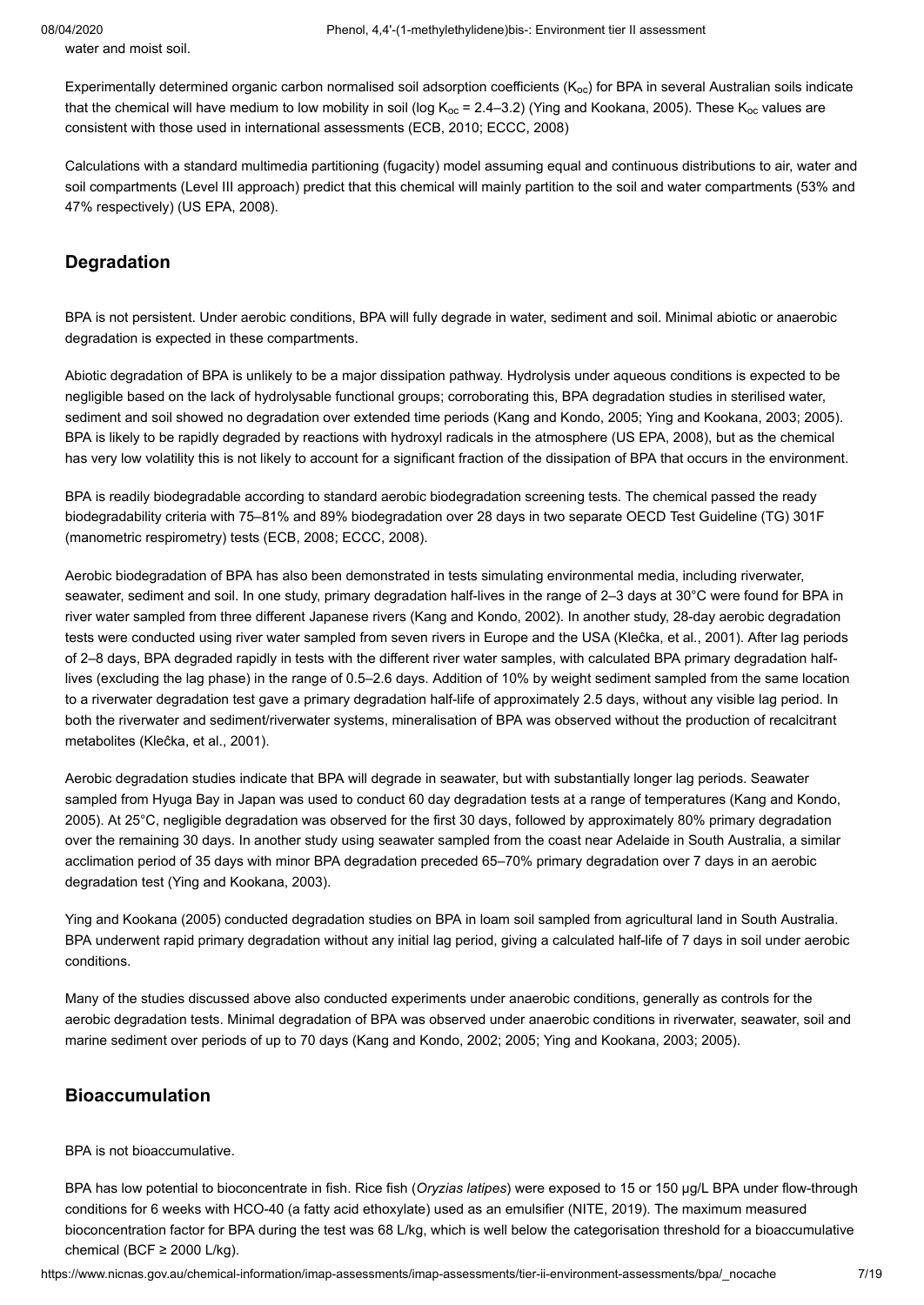[Heinonen, et al. \(2002\)](#page-15-15) tested the bioconcentration potential of BPA in freshwater clams (*Pisidium amnicum*) at a number of temperatures. Clams were exposed to 1 µg/L BPA under semi-static conditions for a total period of 8 days, followed by a depuration period of 4 days. The maximum BCF measured in this study was 144 L/kg at 8°C.

BPA is biotransformed in organisms across a wide range of trophic levels, including mammals, fish, amphibians, crustaceans, bacteria, fungi, and plants ([Canesi and Fabbri, 2015](#page-14-11); [Michałowicz, 2014;](#page-16-8) [Suzuki, et al., 2004](#page-17-12)). This is likely to limit the bioaccumulation potential of BPA. In mammals, BPA may be conjugated to form sulfate, glucuronide or glutathione derivatives, or alternately undergo a number of possible hydroxylation or oxidation reactions on the phenol rings or at the linking methylethylidene group [\(Michałowicz, 2014](#page-16-8)). Bacterial degradation pathways appear to begin with oxidation or hydroxylation at the linking group followed by rearrangement, further oxidation, and finally cleavage into a variety of monophenolic compounds ([Suzuki, et al., 2004](#page-17-12)).

#### **Transport**

Based on its low potential to partition to the atmosphere and predicted rapid degradation in the troposphere by indirect photooxidation, the chemical is not expected to undergo long-range transport.

# **Predicted Environmental Concentration (PEC)**

A PEC for BPA in river water of 200 nanograms per litre (ng/L) (0.2 µg/L) was estimated based on the range of available measured BPA concentrations in effluents from sewage treatment plants (STPs) and in riverine receiving waters in Australia. BPA is generally efficiently removed by secondary sewage treatment.

The highest BPA concentrations in the Australian environment identified for this assessment were those reported by French, et al. [\(2015\), who conducted organic contaminant monitoring at three STP outfall sites and other sites in Darwin Harbour in 2010–2011.](#page-15-16) The highest BPA concentrations were consistently detected in the outfall from the Buffalo STP, a secondary treatment plant which treats most of the sewage from the northern suburbs of Darwin. Seasonal variation of flow rate due to rainfall was also apparent during the year. The highest BPA concentrations in the Buffalo STP effluent were 150 ng/L in October 2010 (late dry season), which increased to 1000 ng/L (1 µg/L) in March 2011 (wet season). The concentration decreased to 24 ng/L in July 2011 (dry season). The highest concentrations at other sites were also during the March 2011 wet season, with an STP effluent concentration of 600 ng/L, and a surface water concentration of 560 ng/L taken in front of a stormwater discharge point near an industrial site.

BPA concentrations measured at other sites in Australia were generally somewhat lower. Monitoring at five sites in southeast Queensland found BPA at concentrations in surface waters in the range of <10–106 ng/L [\(Scott, et al., 2018](#page-17-13)). A median BPA effluent concentration of 21.5 ng/L was obtained from a survey of 11 STPs in Queensland, South Australia and the ACT (Williams, [et al., 2007\). Monitoring at the Wodonga STP in Wodonga, Victoria, which employs a tertiary treatment process, found BPA at only](#page-18-3) trace amounts in effluent and in surface waters near the STP outfall ([Kumar, et al., 2012\)](#page-16-9).

BPA is generally efficiently removed during secondary sewage treatment. One secondary STP in southeast Queensland had a notably high influent BPA concentration of 3000 ng/L, which was reduced to 37 ng/L in effluent ([Tan, et al., 2007\)](#page-17-14). Other STPs sampled in this study had effluent BPA concentrations of 12–87 ng/L. A survey of endocrine-active compounds in 13 Australian STPs found influent BPA concentrations up to 670 ng/L, which was generally removed to below 100 ng/L after secondary treatment, with a maximum effluent concentration of 145 ng/L ([Leusch, et al., 2006](#page-16-10)).

BPA emissions in STP effluent are not the only significant source of BPA found in surface waters. At the Wetalla secondary STP in Towoomba, Queensland, the BPA concentration measured in surface waters adjacent to the STP outfall was 314 ng/L (Kumar, et [al., 2012\). However, the BPA concentration in water samples taken upstream of this STP outfall was 141 ng/L. It was noted in the](#page-16-9) report that the STP itself was downstream of the urban area it serviced, and that diffuse emissions from this urban area were likely the source of the BPA measured upstream. In another study, BPA concentrations in effluent from 5 STPs in northeast Queensland were in the range of 13–44 ng/L ([Ying, et al., 2009\)](#page-18-4). Receiving water concentrations, including upstream, outfall, and downstream of these STP outfalls were in the range of 4–59 ng/L, suggesting that other sources apart from the related STP contribute to the environmental concentrations.

Measured levels of BPA in the Australian environment are generally comparable with those found internationally. Monitoring in Canada indicated that most surface water concentrations were in the range of 10–100 ng/L, with a highest value of 12 µg/L ([ECCC, 2018\)](#page-14-7). Monitoring in the US gave a median concentration of 140 ng/L in samples from US streams collected in 1999–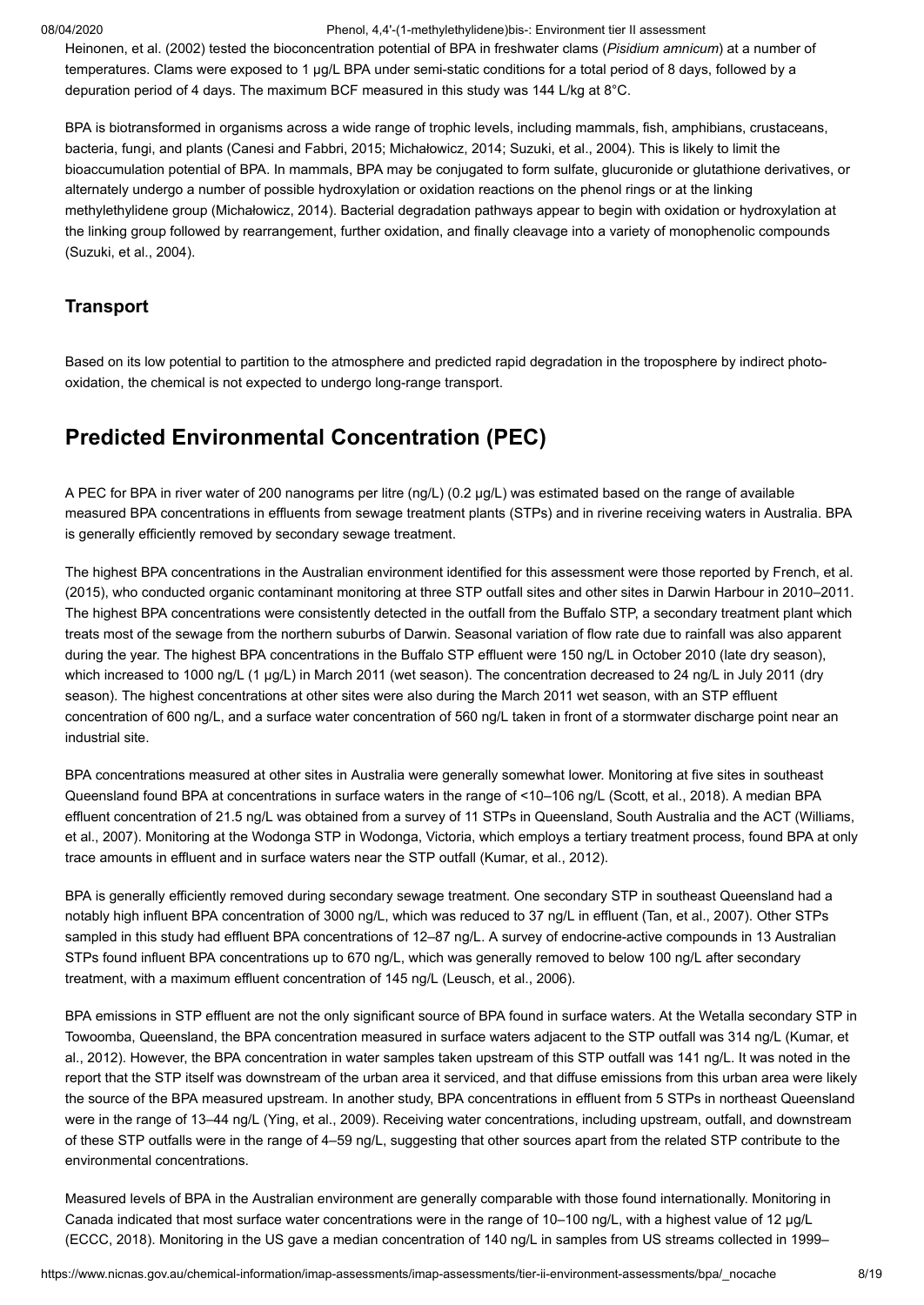2000 [\(US EPA, 2010\)](#page-17-2), with concentrations generally not exceeding 1 µg/L. Monitoring in freshwater in the EU conducted between 1997 and 2005 found a median concentration of 10 ng/L and a mean concentration of 130 ng/L ([ECB, 2010\)](#page-14-3). Maximum concentrations generally did not exceed 1 µg/L.

No studies quantifying BPA concentrations in Australian sediment were found. Freshwater sediment BPA concentrations up to 1.63 mg/kg dry weight were found in a survey of studies conducted across European countries. However, most maximum measured concentrations were below 0.4 mg/kg dw, and median concentrations reported in these studies were generally below 0.2 mg/kg dw [\(ECB, 2010](#page-14-3)).

A survey of biosolids from 13 Australian STPs found BPA concentrations in the range of <0.01–1.47 mg/kg, with an average of 0.47 mg/kg dry weight [\(Langdon, et al., 2011\)](#page-16-11). This is below a global average of 1.22 mg/kg dw calculated by the same authors in an earlier study [\(Langdon, et al., 2010](#page-16-12)).

# <span id="page-8-0"></span>**Environmental Effects**

# **Effects on Aquatic Life**

BPA is very toxic to fish and aquatic invertebrates. There is a large difference between the acute and chronic toxicity of BPA suggesting that the chemical may exert chronic effects through a specific mode of toxic action.

#### **Acute toxicity**

BPA has moderate acute toxicity. The following measured median effect concentration (EC50) and median lethal concentration (LC50) data were retrieved from the REACH registration dossier for BPA and from the scientific literature ([Alexander, et al., 1988;](#page-14-12) [REACH, 2019](#page-17-0)):

| Taxon         | Endpoint                | Method                                                                             |
|---------------|-------------------------|------------------------------------------------------------------------------------|
| Fish          | 96 h LC50 = 4.6 mg/L    | Pimephales promelas (fathead minnow) - freshwater fish<br>OECD TG 203<br>Mortality |
| Invertebrates | 48 h LC50 = $10.2$ mg/L | Daphnia magna<br>E07-04, ASTM E-35.21 - freshwater invertebrate<br>Mortality       |
|               | 96 h LC50 = $1.1$ mg/L  | Americamysis bahia (mysid shrimp)<br>E07-04 - marine invertebrate<br>Mortality     |
| Algae         | 96 h EC50 = $1.1$ mg/L  | Skeletonema costatum (marine diatom)<br>EPA 560/6-82-002<br>Cell count             |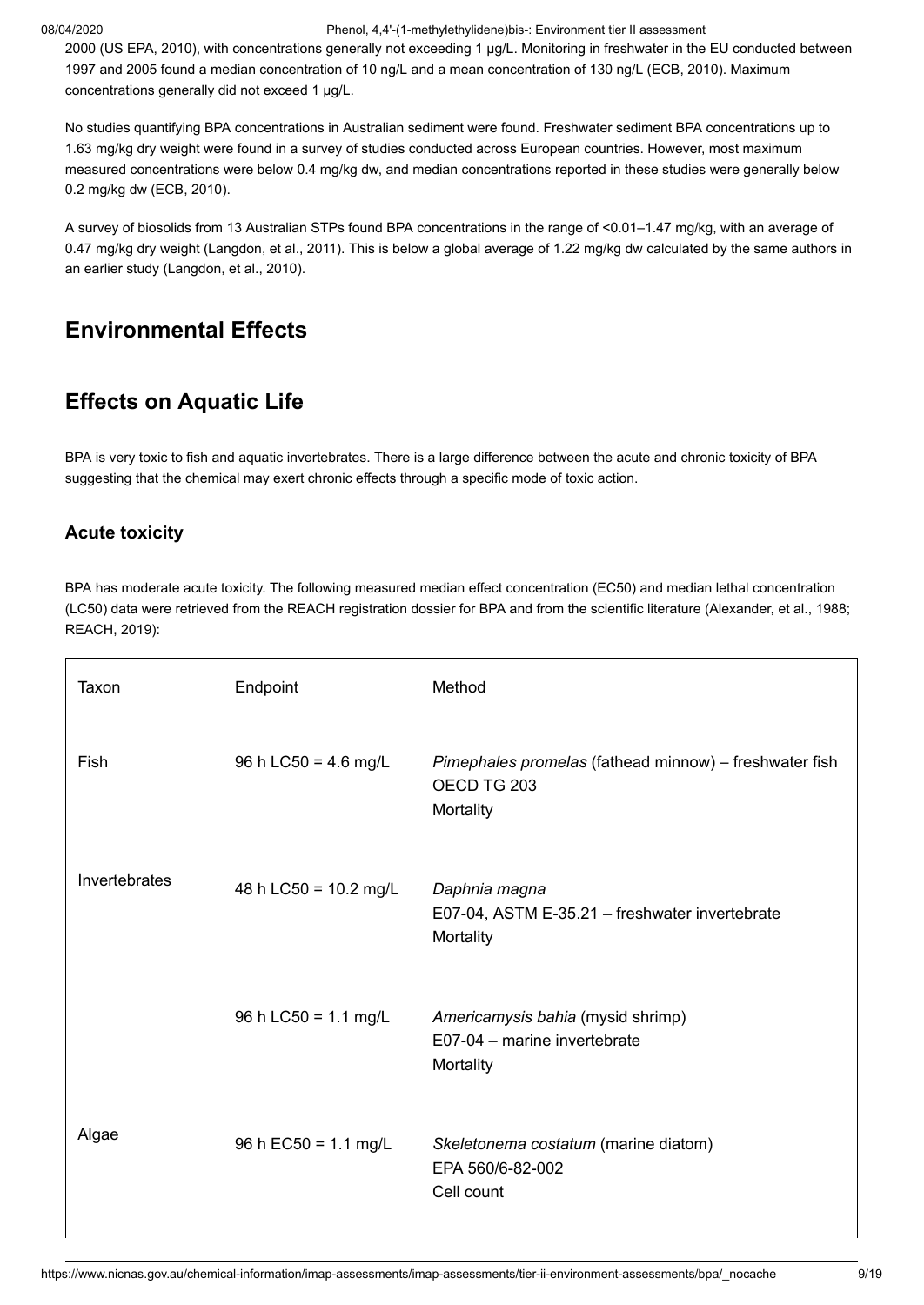| Taxon | Endpoint                | Method                                                                                     |
|-------|-------------------------|--------------------------------------------------------------------------------------------|
|       | 96 h EC50 = $2.73$ mg/L | Pseudokirchneriella subcapitata (freshwater green algae)<br>EPA 560/6-82-002<br>Cell count |

### **Chronic toxicity**

BPA has high chronic toxicity to fish and invertebrates. The following lowest-observed-effect-concentration (LOEC) and noobserved-effect-concentration (NOEC) values are summarised in the table below [\(Alexander, et al., 1988](#page-14-12); [Brennan, et al., 2006](#page-14-13); [Keiter, et al., 2012;](#page-15-17) [REACH, 2019](#page-17-0); [Sieratowicz, et al., 2011\)](#page-17-15):

| Taxon         | Endpoint                       | Method                                                                                                                   |
|---------------|--------------------------------|--------------------------------------------------------------------------------------------------------------------------|
| Fish          | 90 d LOEC = $0.01$ mg/L        | Danio rerio (zebrafish)<br>Flow-through multigenerational study<br>Growth rate (F1 generation)<br>(Keiter, et al., 2012) |
| Invertebrates | 21 d LOEC = $0.2 \text{ mg/L}$ | Daphnia magna<br><b>ISO 10706</b><br>Mortality (F1 generation)<br>(Brennan, et al., 2006)                                |
| Algae         | 96 h EC10 = $1.36$ mg/L        | Pseudokirchneriella subcapitata<br>EPA 560/6-82-002<br>Cell count<br>(Alexander, et al., 1988; REACH, 2019)              |

Developmental and reproductive effects are among the most common reported endpoints, with several studies reporting increased susceptibility to BPA-induced toxic effects following chronic exposure between generations in vertebrates and invertebrates. Relevant details from the studies summarised in the table above and from additional studies are discussed further below:

A freshwater fish multigenerational BPA exposure study with zebrafish was conducted, starting with fertilised zebrafish eggs ([Keiter, et al., 2012\)](#page-15-17). This study gave a 30 and 90 day growth LOEC of 10 µg/L in the second generation; this was the lowest test concentration and the 90 d NOEC is, therefore, < 10 µg/L. Two generations of zebrafish were exposed to BPA from 2-4 hours post fertilisation, with continual exposure for 180 days. Sampling at 30, 90 and 180 days exposure time revealed significantly decreased fish weight and length within early stage (30–90 d), but not late stage (180 d) development in fish from the second generation at 10 µg/L BPA. The second generation therefore appeared to be more sensitive to BPA-induced growth inhibition compared to the first generation.

In a freshwater fish multigenerational study, fathead minnow were exposed to BPA, with a hatching success LOEC of 160 µg/L for eggs produced by the second generation (NOEC = 16 µg/L) [\(Staples, et al., 2011\)](#page-17-16). The hatching success LOEC for eggs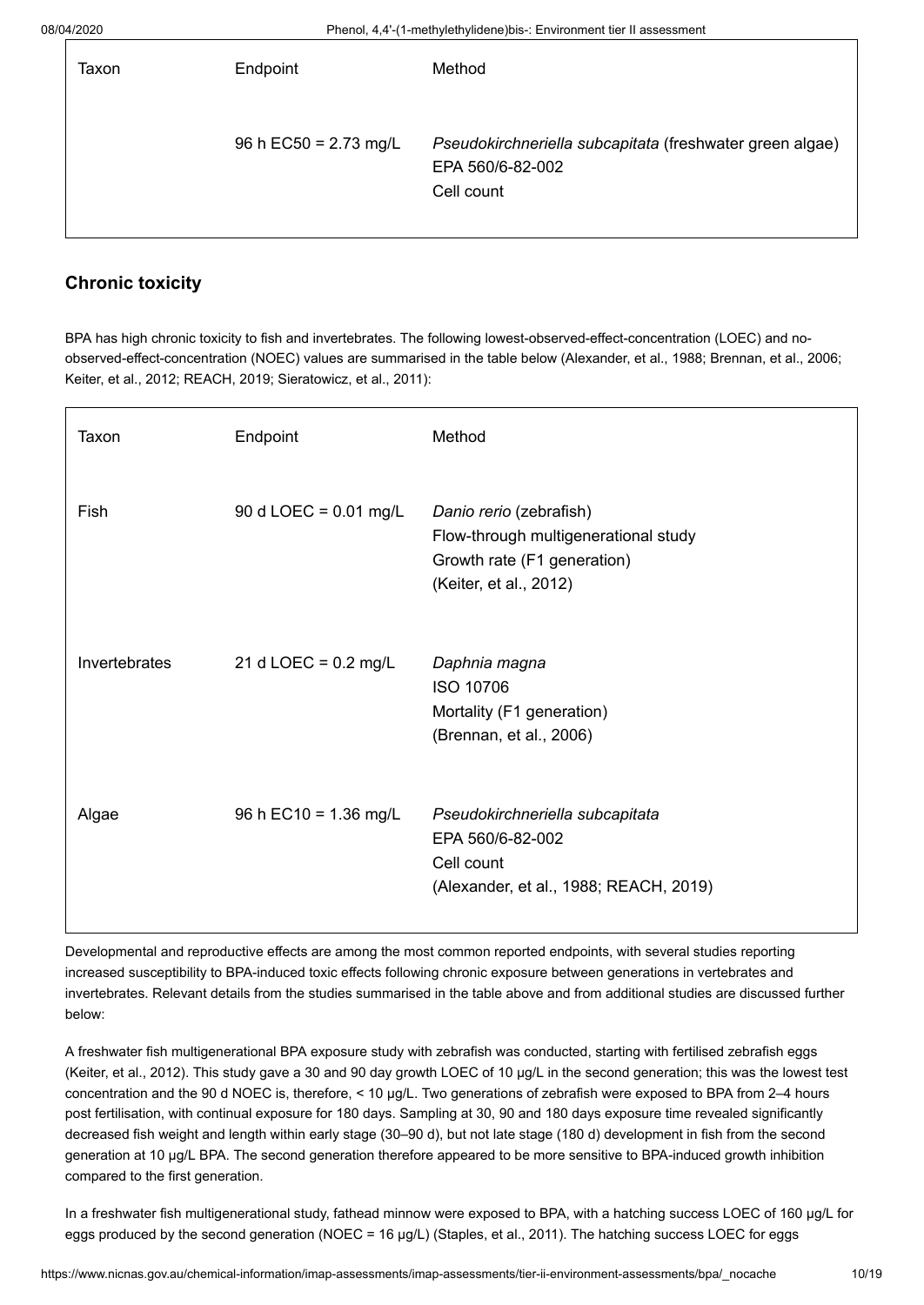produced by the first generation was 640 µg/L, demonstrating that later generations were more sensitive to this BPA-induced adverse reproductive effect after chronic multigenerational exposure.

A two-generation *Daphnia magna* (freshwater) exposure study [\(Brennan, et al., 2006\)](#page-14-13), found a 21 d mortality LOEC of 0.2 mg/L in the second generation. In comparison, the first generation 21 d LOEC was 0.6 mg/L, again demonstrating increasing sensitivity to BPA between generations following chronic multigenerational exposure.

A BPA exposure study with a marine invertebrate, *Americamysis bahia* (mysid shrimp) according to US EPA OPPTS guideline 850.1350, resulted in a 28 day reproduction NOEC of 0.17 mg/L ([Mihaich, et al., 2018\)](#page-16-13).

#### **Sediment**

There are relatively few studies on the toxicity of BPA exposed through sediment. The available studies indicate that BPA has moderate toxicity, with a lowest sediment NOEC of 12 mg/kg dw BPA.

Several sediment ecotoxicity tests were conducted according to standardised test guidelines, using BPA-spiked sediment in mixed sediment-water systems with freshwater and estuarine/marine benthic organisms ([Staples, et al., 2016\)](#page-17-17). In each case, calculated concentrations of BPA were also supplemented in the overlying water to maintain constant concentrations of the chemical in sediment. BPA concentrations in the test sediment were measured periodically during each test so that actual exposure concentrations could be verified.

A freshwater midge toxicity test according to OECD TG 218 using *Chironomus riparius* returned a 28 day emergence NOEC of 54 mg/kg dry weight (dw) BPA. A freshwater worm toxicity test according to OECD TG 225 using *Lumbriculus variegatus* (blackworm) returned a 28 day biomass NOEC of 22 mg/kg dw BPA. An estuarine/marine amphipod toxicity test according to US EPA method EPA/600/R-01/020 using the burrowing amphipod, *Leptocheirus plumulosus*, returned a 28 day amphipod mass NOEC of 12 mg/kg dw BPA.

### **Effects on Terrestrial Life**

The effects of BPA on terrestrial model organisms has been addressed in the IMAP Human health tier II assessment of BPA ([NICNAS, 2016](#page-16-1)). Critical health effects identified include systemic long-term reproductive toxicity at high dose levels, and general toxicity to the liver and kidney in mice and rats.

# **Endocrine Effects**

BPA may induce effects in biota through an endocrine-mediated mode of action. A detailed examination of this mode of action is beyond the scope of this assessment; however, summary findings from a small selection of relevant peer-reviewed scientific studies are presented below. A comprehensive examination of the available literature on this topic was recently published by ECHA in support of the listing of BPA as a SVHC for environmental concerns ([ECHA, 2017\)](#page-15-18).

BPA is known to act as an (o)estrogen receptor agonist in *in vitro* tests ([ECHA, 2017\)](#page-15-18). This indicates the potential for BPA to induce endocrine-mediated effects at the organism level. However, *in vitro* responses are not necessarily directly indicative of *in vivo* effects due to pharmacokinetic considerations. This assessment will therefore focus on *in vivo* studies.

A number of fish vitellogenin induction studies indicate that BPA has *in vivo* (o)estrogenic potential in fish. Increased concentrations of biomarkers such as the egg yolk precursor protein, vitellogenin (VTG), in fish blood serum is commonly considered to be diagnostic of endocrine activity in *in vivo* studies ([OECD, 2004](#page-16-14); [2012a\)](#page-16-15). In the same multigenerational fathead minnow study as discussed in the chronic toxicity section above [\(Staples, et al., 2011\)](#page-17-16), induction of serum VTG levels was seen at 160 µg/L BPA in male fish for both F0 and F1 generations. In a separate long-term fish study, induction of VTG synthesis was seen at 160 µg/L BPA after 71 days exposure ([Sohoni, et al., 2001](#page-17-18)). In a relatively short-term fish study, a significant increase in the vitellogenin levels in male carp exposed to 1000 µg/L BPA was seen after 14 days exposure time ([Mandich, et al., 2007](#page-16-16)). In addition, the numbers of male carp that could be grouped in to 'non-vitellogenic', 'vitellogenic' and 'highly vitellogenic' groups was biased in favour of the 'vitellogenic' and 'highly vitellogenic' groups in a dose-dependent manner with increasing BPA concentration from 1–1000 µg/L, supporting a causal association after 14 days exposure time.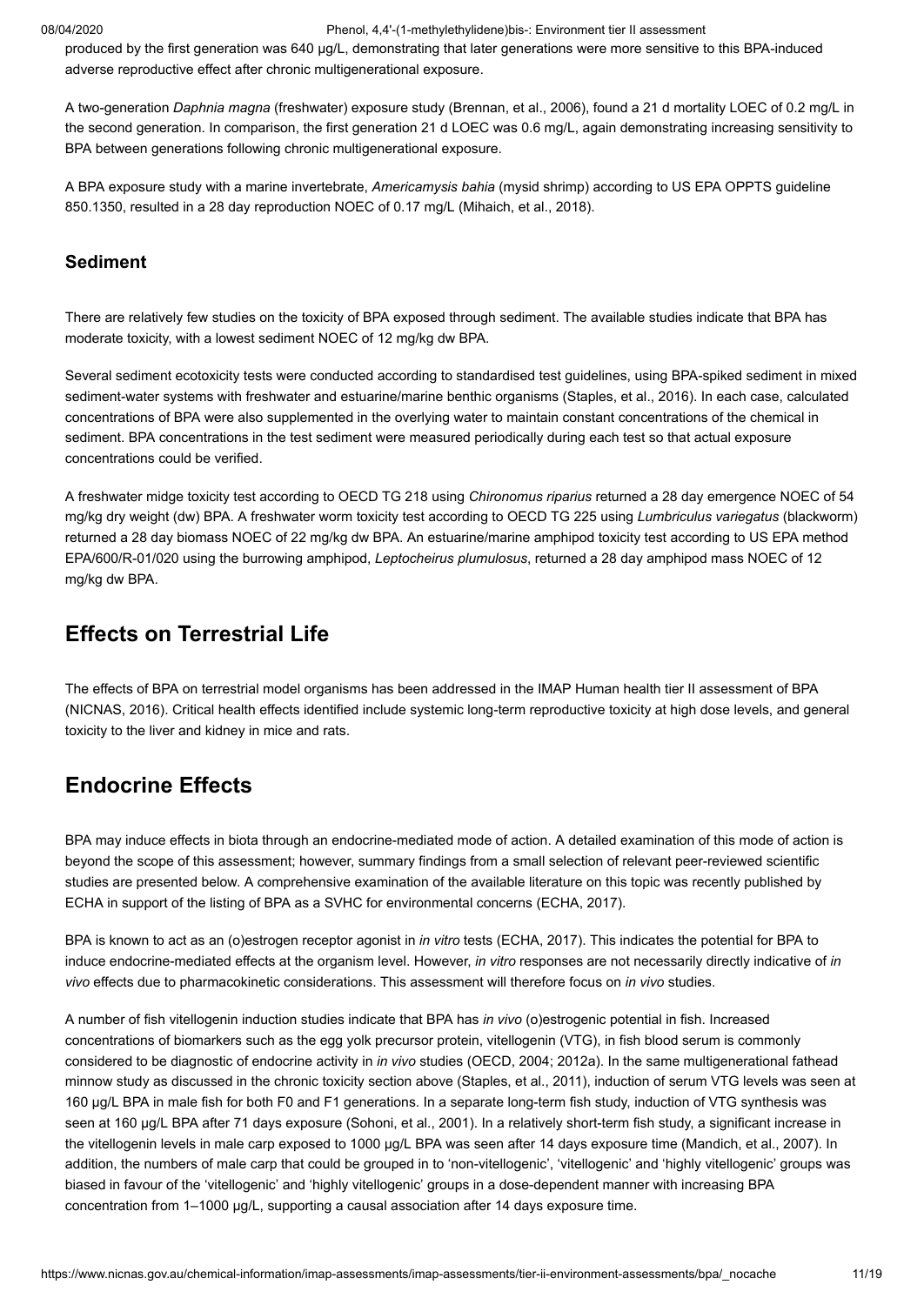Two studies examining fish gonad histopathology indicate that BPA causes effects that are generally considered diagnostic or strongly indicative of an endocrine-related response. The observed diagnostic gonad histopathological endpoints include the presence of testicular oocytes and increased spermatogonia, while other observed endpoints such as oocyte atresia and testicular degeneration changes are generally indicative of endocrine effects, though they may have other causes ([Mandich, et al., 2007](#page-16-16); [OECD, 2010](#page-16-17); [2012a;](#page-16-15) [Sohoni, et al., 2001](#page-17-18)).

The first study found significant increases in spermatogonia cells present in male fathead minnow testes at exposure concentrations of 640 and 1280 µg/L BPA after 164 days ([Sohoni, et al., 2001\)](#page-17-18). Concurrently, decreases in mature spermatozoa cells were seen at exposure concentrations from 16 to 1280 µg/L BPA, further supporting a causal association. This effect was more pronounced at higher BPA concentrations, with only 10% of sampled males in the 1280 µg/L exposure group containing any mature spermatozoa at all. These two effects, specifically a decrease in mature sperm cell count and an increase in immature sperm cell count, indicate that BPA may inhibit spermatogenesis in fish.

[The second study found a number of gonad histological alterations in common carp after 2 weeks BPA exposure \(Mandich, et al.,](#page-16-16) 2007). At the highest exposure concentration of 1000 µg/L BPA, 27% of the male carp had intersex gonads, showing previtellogenic oocytes alongside both normal and degenerating testicular tissue. Female carp were also affected, with oocyte atresia observed in increasing proportions of the test group alongside increasing BPA concentrations from 10–1000 µg/L. At 1000 µg/L BPA, 57% of females exhibited oocyte atresia. These observed effects are indicative of an endocrine mode of action, and are notable for the short time-frame of exposure leading to significant effects.

In BPA exposure studies with *Xenopus laevis* (African clawed frog) tadpoles during metamorphosis, a significant change in male:female sex ratio compared to the control group was seen at 23 µg/L BPA [\(Levy, et al., 2004](#page-16-18)). Tadpoles exposed to 23 µg/L BPA throughout metamorphosis had a 31% prevalence of males based on gross gonad morphology, compared to the 56% male population in the control group. These exposure conditions were repeated in a second experiment, finding a 30% male population in the BPA-dosed group and a 52% male population in the control. However, exposure at lower (2.3 µg/L) and higher (230 µg/L) concentrations did not induce any effect on the sex ratio. Intersex gonads did not occur at a significant rate. This study indicates that BPA may affect sexual differentiation, though potentially with a biphasic dose-response curve.

A number of field studies have tested for (o)estrogenic activity in Australian surface waters or STP effluent based on *in vivo* biomarkers such as vitellogenin induction or specific morphological change-type effects [\(Scott, et al., 2018](#page-17-13)). Several of these studies detected (o)estrogenic effects. Most of these studies did not attempt to quantify the chemicals present in the sampled waters. However, detected (o)estrogenic effects are often suggested to be caused by a number of natural and synthetic (o)estrogens such as estrone, 17β-estradiol (E2), estriol (E3), and 17α-ethinylestradiol (EE2), and phenolic compounds such as nonylphenols, octylphenols, and BPA.

One of these studies found (o)estrogenic activity in marine waters receiving STP effluent from the Burwood beach STP in Newcastle, New South Wales [\(Andrew-Priestley, et al., 2012\)](#page-14-14). Effluent from this plant is released approximately 500 metres offshore through underwater diffusers. Sydney rock oysters placed at different depths at two sites less than 50 metres and 100– 150 metres from this outfall had higher vitellogenin levels and a higher proportion of mature female gonad developmental stages compared to a reference location after 6 weeks exposure time. An increased proportion of females was found at one depth at the < 50 metres site.

BPA was present in combination with other endocrine-active chemicals at this marine site, making it difficult to attribute endocrine effects exclusively to BPA (or any specific chemical). Natural and synthetic (o)estrogens concentrations in water samples were below 1 ng/L each for estrone, E2 and EE2, and 3 ng/L for E3. Phenolic compound concentrations were 5 and 6 ng/L for nonylphenols and octylphenols respectively, while BPA was quantified at 62 ng/L. While BPA was present at a relatively high concentration, the other chemicals present included those with relatively potent (o)estrogenic potential.

# **Predicted No-Effect Concentration (PNEC)**

The PNEC for BPA is 0.1 µg/L (100 ng/L).

The zebrafish growth LOEC value of 0.01 mg/L was used to derive the PNEC for this chemical. A conservative assessment factor of 100 was used based on evidence of increasing sensitivity to BPA after intergenerational exposure in multiple studies over multiple trophic levels.

# <span id="page-11-0"></span>**Categorisation of Environmental Hazard**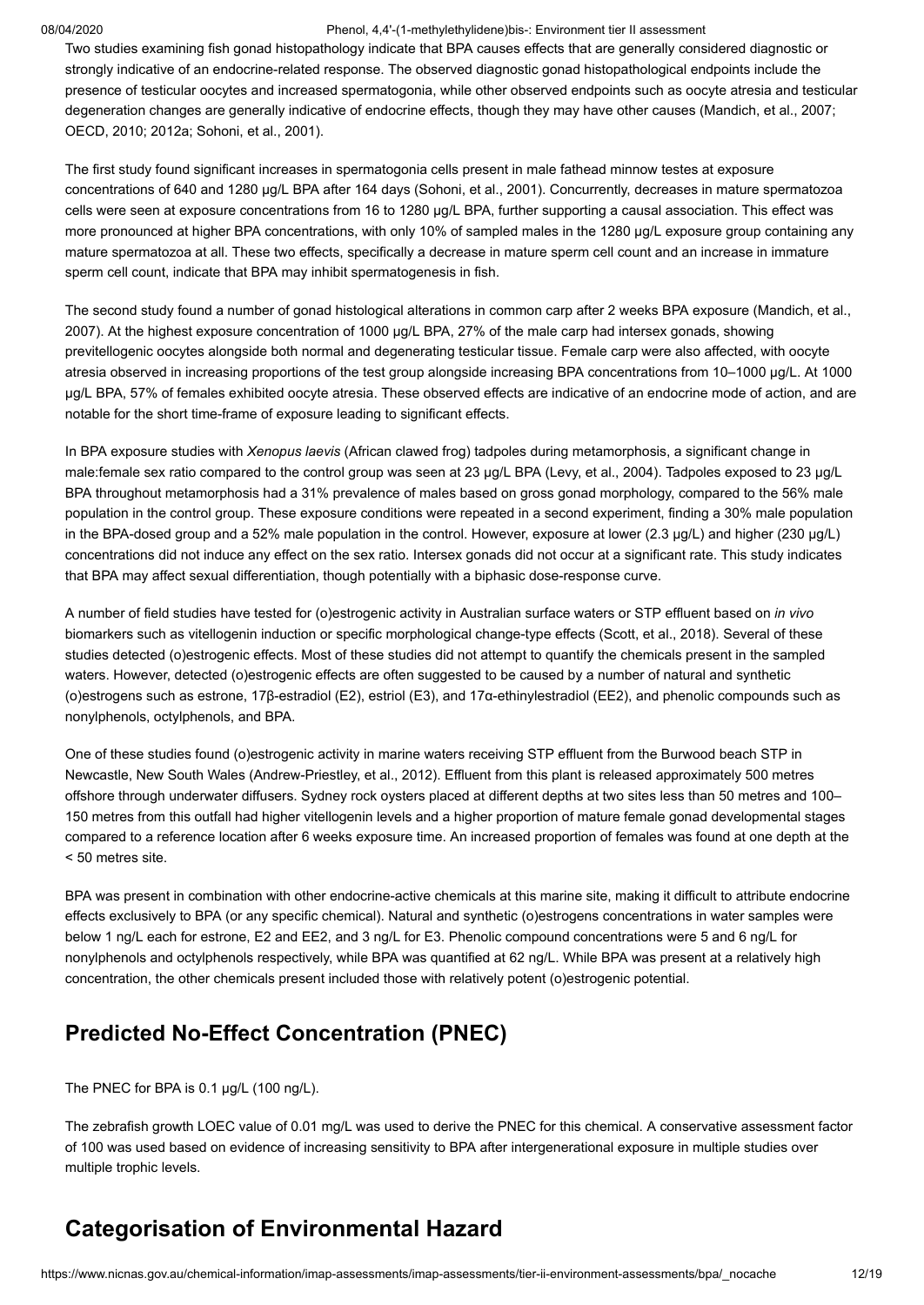The categorisation of the environmental hazards of BPA according to domestic environmental hazard thresholds is presented below ([EPHC, 2009\)](#page-15-19):

# **Persistence**

Not Persistent (Not P). Based on multiple studies demonstrating rapid degradation in a variety of environmental media, BPA is categorised as Not Persistent.

# **Bioaccumulation**

Not Bioaccumulative (Not B). Based on low measured bioconcentration factors (BCF) in fish and clams, and evidence of biotransformation over multiple trophic levels, BPA is categorised as Not Bioaccumulative.

# **Toxicity**

Toxic (T). Based on high chronic toxicity to fish, BPA is categorised as Toxic.

### **Summary**

Phenol, 4,4'-(1-methylethylidene)bis- is categorised as:

- Not P
- Not B
- T

# <span id="page-12-0"></span>**Risk Characterisation**

BPA has high chronic aquatic toxicity and can cause adverse effects on growth and reproduction. Monitoring data indicate that BPA is a ubiquitous contaminant in Australian surface waters, with contributing sources including STP outfall emissions as well as diffuse emissions from urban areas. Due to the high water solubility of BPA, surface waters are expected to be the compartment of concern.

Based on the PEC and PNEC values determined above, the following Risk Quotient (RQ = PEC ÷ PNEC) has been calculated for release of BPA into surface water:

| Compartment | $PEC$ (µg/L)  | $PNEC$ (µg/L) | <b>RQ</b> |
|-------------|---------------|---------------|-----------|
| Freshwater  | $0.2 \mu g/L$ | $0.1 \mu g/L$ |           |

The RQ value for BPA in freshwater is 2, which suggests a marginal risk to aquatic life in rivers. The main risk driver is considered to be the possibility of adverse effects occurring at concentrations lower than those used in most ecotoxicity studies due to cumulative sensitisation of aquatic organisms following intergenerational exposure.

BPA is not infrequently detected at higher concentrations than the PNEC of 0.1 µg/L in surface waters and STP effluent in Australia. As rainwater runoff from urban areas appears to be a significant source of BPA, seasonal variations in exposure concentrations in surface waters may be expected. In addition, potential point emission sources such as paper recycling facilities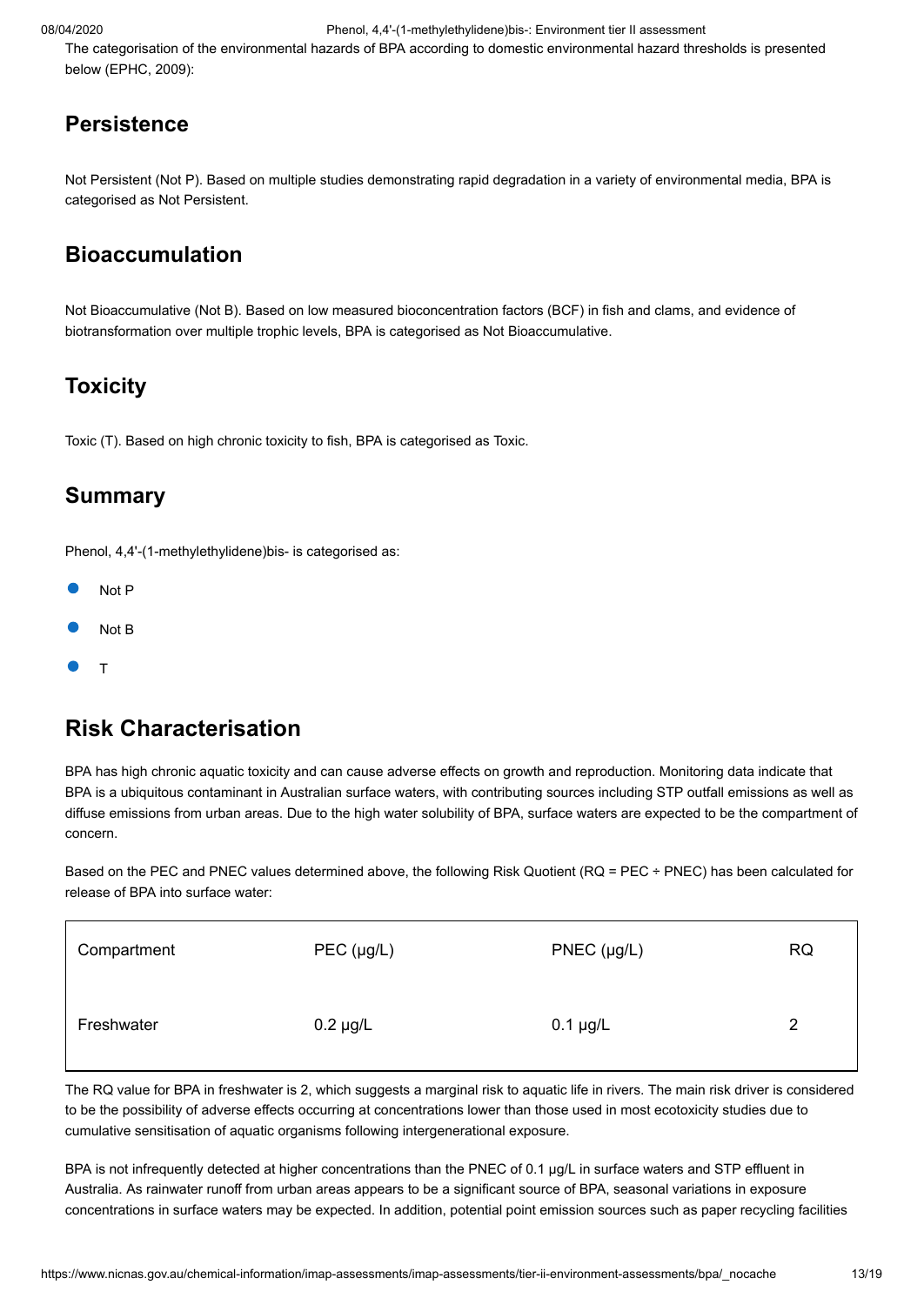may contribute to high localised emissions of BPA to sewage treatment plants, which may in turn lead to increased emissions to surface waters despite the generally efficient removal of this chemical in secondary sewage treatment plants.

Acute and chronic BPA toxicity data for marine organisms reviewed in this report generally indicate slightly higher toxicity than for freshwater organisms of the same trophic level, though there are fewer reliable studies available. In addition, there are insufficient Australian monitoring data to derive a predicted environmental concentration for the marine aquatic environment. In lieu of these data, the freshwater risk quotient is considered to be indicative of the risk posed to the marine environment. However, it is noted that while toxicity may be slightly higher and the degradation half-life slightly longer in the marine environment, emissions of BPA are less likely to be a concern outside the immediate vicinity of the release point where discharge occurs into well-mixed marine waters.

BPA can cause adverse effects in aquatic vertebrates through an endocrine-mediated mode of action. However, many of the specific endocrine-related effects occur at concentrations well in excess of what has been detected in the Australian environment. In addition, the specific effects of BPA in the Australian environment are difficult to distinguish from effects caused by other known (o)estrogenic chemicals in STP effluent and surface waters, including natural and synthetic (o)estrogens. These effects are nonetheless of concern as, being related in particular to reproductive success in aquatic organisms, there are clear connections to potential population-level adverse outcomes in the environment.

# <span id="page-13-0"></span>**Key Findings**

BPA is a chemical with a high global volume of use. The main sources of emission to the environment are likely to be due to its use in PVC articles, and releases due to recycling of BPA-containing thermal paper. Uses of BPA that result in it irreversibly bound within a polymer matrix generally result in very low emission rates, and are not expected to be significant sources of emission of the chemical to the environment.

Monitoring of Australian surface waters and STP effluent indicate that BPA is present at levels which are generally below 200 ng/L. However, seasonal variation of BPA emissions in urban rainwater runoff may contribute to higher concentrations of the chemical in surface waters near urban areas. Australian fresh and marine water default guideline values for BPA are currently in development.

BPA is toxic, with adverse effects related to development identified at very low concentrations. Intergenerational exposure appears to cause an increased sensitivity to BPA-induced adverse effects in aquatic organisms. In addition, BPA is an endocrine active chemical, which may cause effects mediated through an endocrine-related mode of action.

BPA is assessed as posing a marginal risk to the Australian riverine and marine environment at current exposure levels.

The chemical is not a PBT substance according to domestic environmental hazard criteria.

# <span id="page-13-1"></span>**Recommendations**

It is recommended that BPA be added to the list of organic contaminants that are routinely monitored in sewage treatment effluent and surface waters in Australia.

Further assessment may be required if reliable studies become available demonstrating adverse intergenerational effects of BPA on aquatic life at current exposure concentrations in the Australian environment.

# <span id="page-13-2"></span>**Environmental Hazard Classification**

In addition to the categorisation of environmental hazards according to domestic environmental thresholds presented above, the classification of the environmental hazards of phenol, 4,4'-(1-methylethylidene)bis- according to the third edition of the United Nations' Globally Harmonised System of Classification and Labelling of Chemicals (GHS) is presented below ([UNECE, 2009\)](#page-17-19):

Hazard GHS Classification (Code)

Hazard Statement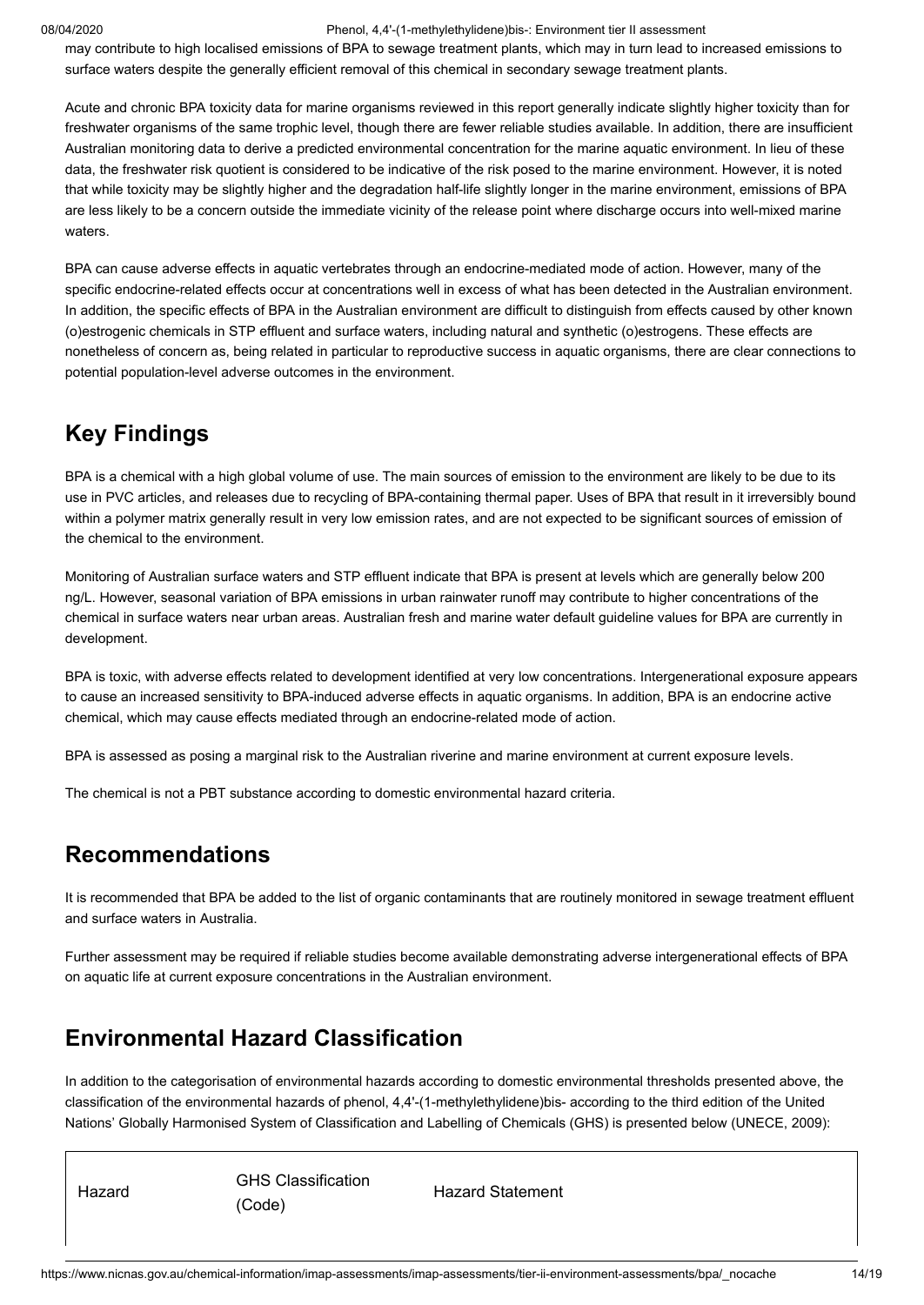| Hazard                 | <b>GHS Classification</b><br>(Code) | <b>Hazard Statement</b>                              |
|------------------------|-------------------------------------|------------------------------------------------------|
| Acute Aquatic          | Category 2 (H401)                   | Toxic to aquatic life                                |
| <b>Chronic Aquatic</b> | Category 1 (H410)                   | Very toxic to aquatic life with long lasting effects |

These classifications have been made based on the ecotoxicity data presented in this assessment.

# <span id="page-14-0"></span>**References**

<span id="page-14-10"></span>ACA (2019). *Annexes of the ASEAN Cosmetic Directive*. ASEAN Cosmetics Association.

<span id="page-14-12"></span>Alexander HC, Dill DC, Smith LW, Guiney PD and Dorn P (1988). Bisphenol A: Acute aquatic toxicity. *Environmental Toxicology and Chemistry,* **7**(1), pp 19-26.

<span id="page-14-14"></span>Andrew-Priestley MN, O'Connor WA, Dunstan RH, Van Zwieten L, Tyler T, Kumar A and MacFarlane GR (2012). Estrogen mediated effects in the Sydney rock oyster, Saccostrea glomerata, following field exposures to sewage effluent containing estrogenic compounds and activity. *Aquatic Toxicology,* **120-121**, pp 99-108.

<span id="page-14-13"></span>Brennan SJ, Brougham CA, Roche JJ and Fogarty AM (2006). Multi-generational effects of four selected environmental oestrogens on Daphnia magna. *Chemosphere,* **64**(1), pp 49-55.

<span id="page-14-11"></span>Canesi L and Fabbri E (2015). Environmental Effects of BPA: Focus on Aquatic Species. *Dose Response,* **13**(3), pp 1559325815598304-1559325815598304.

<span id="page-14-9"></span>EC (2019). *Cosmetic Ingredients database - Bisphenol A (4,4'-Isopropylidenediphenol)*. European Commission, Brussels, Belgium. Accessed September 2019 at [https://ec.europa.eu](https://ec.europa.eu/growth/tools-databases/cosing/index.cfm?fuseaction=search.details_v2&id=29395).

<span id="page-14-1"></span>ECB (2003). *4,4'-Isopropylidenediphenol (Bisphenol-A) Summary Risk Assessment Report*. Bureau EC, Helsinki, Finland. Accessed September 2019 at [https://echa.europa.eu](https://echa.europa.eu/documents/10162/d35a98bb-d173-4f31-b578-c056f91c1270).

<span id="page-14-2"></span>ECB (2008). *4,4'-Isopropylidenediphenol (Bisphenol-A) Environment Addendum of April 2008*. Bureau EC, Helsinki, Finland. Accessed September 2019 at [https://echa.europa.eu](https://echa.europa.eu/documents/10162/d1d9e186-4385-4595-b6cb-5a1a7a160f07).

<span id="page-14-3"></span>ECB (2010). *4,4'-Isopropylidenediphenol (Bisphenol-A) complete risk assessment in one document*. Bureau EC, Helsinki, Finland. Accessed September 2019 at [https://echa.europa.eu](https://echa.europa.eu/documents/10162/c6a8dcfc-1823-4d31-8a24-2c1168f0d217).

<span id="page-14-6"></span>ECCC (2008). *Screening Assessment for the Challenge - Phenol, 4,4'-(1-methylethylidene)bis- (Bisphenol A)*. Environment and Climate Change Canada. Accessed August 2019 at [http://www.ec.gc.ca.](http://www.ec.gc.ca/ese-ees/default.asp?lang=En&n=3C756383-1)

<span id="page-14-7"></span>ECCC (2018). *Federal Environmental Quality Guidelines Bisphenol A*. Environment and Climate Change Canada. Accessed August 2019 at [https://www.canada.ca.](https://www.canada.ca/en/environment-climate-change/services/evaluating-existing-substances/federal-environmental-quality-guidelines-bisphenol-a.html)

<span id="page-14-5"></span>ECCC (2019a). *Categorization Results from the Canadian Domestic Substance List*. Environment and Climate Change Canada. Provided by OECD. Accessed August 2019 at [https://canadachemicals.oecd.org](https://canadachemicals.oecd.org/Search.aspx).

<span id="page-14-4"></span>ECCC (2019b). *Substances Search Engine*. Environment and Climate Change Canada, Quebec, Canada. Accessed August 2019 at [https://pollution-waste.canada.ca](https://pollution-waste.canada.ca/substances-search/Substance?lang=en).

<span id="page-14-8"></span>ECHA (2016). *Annex XVII to REACH - Conditions of restriction - Entry 66 (Bisphenol A)*. Helsinki, Finland. Accessed September 2019 at [https://echa.europa.eu.](https://echa.europa.eu/documents/10162/370b5de7-9507-f1b4-edc6-80ef2e5cd781)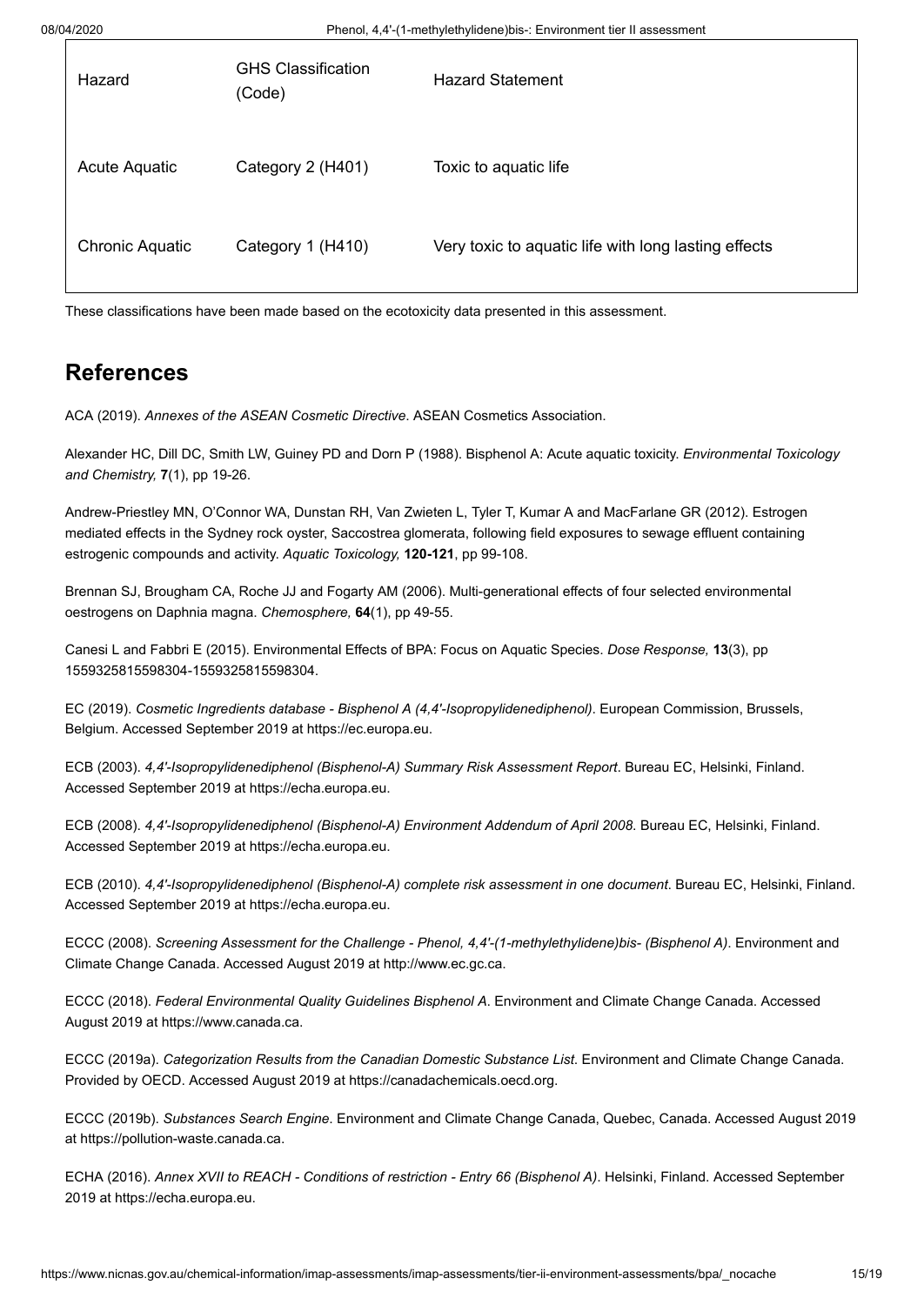<span id="page-15-18"></span>ECHA (2017). *Member State Committee support document for identification of BPA as a SVHC*. Helsinki, Finland. Accessed September 2019 at [https://echa.europa.eu](https://echa.europa.eu/documents/10162/a6b5f69f-391f-ba96-c130-4a30abcde5d6).

<span id="page-15-10"></span>ECHA (2019a). *Public Activities Coordination Tool - Bisphenol A*. European Chemicals Agency, Helsinki, Finland. Accessed September 2019 at [https://echa.europa.eu](https://echa.europa.eu/pact?p_p_id=disspact_WAR_disspactportlet&p_p_lifecycle=0&p_p_state=normal&p_p_mode=view&p_p_col_id=column-1&p_p_col_pos=1&p_p_col_count=2&_disspact_WAR_disspactportlet_substanceId=100.001.133&_disspact_WAR_disspactportlet_jspPage=%2Fhtml%2Fportlet%2Fdisspact%2FdetailsPage%2Fview_detailsPage.jsp).

<span id="page-15-0"></span>ECHA (2019b). *4,4'-isopropylidenediphenol (BPA) substance information page*. European Chemicals Agency, Helsinki, Finland. Accessed September 2019 at [https://echa.europa.eu](https://echa.europa.eu/en/substance-information/-/substanceinfo/100.001.133).

<span id="page-15-7"></span>ECHA (2019c). *Registered substances*. European Chemicals Agency, Helsinki, Finland. Accessed September 2019 at [https://echa.europa.eu](https://echa.europa.eu/information-on-chemicals/registered-substances).

<span id="page-15-8"></span>ECHA (2019d). *Candidate List of Substances of Very High Concern for Authorisation*. European Chemicals Agency, Helsinki, Finland. Accessed September 2019 at [https://echa.europa.eu](https://echa.europa.eu/candidate-list-table).

<span id="page-15-9"></span>ECHA (2019e). *Recommendation of the European Chemicals Agency of 1 October 2019 for the inclusion of substances in Annex XIV to REACH*. Helsinki, Finland. Accessed October 2019 at [https://echa.europa.eu.](https://echa.europa.eu/documents/10162/d4d55dea-cc36-8f57-0d9f-33b8e64c4f07)

<span id="page-15-19"></span>EPHC (2009). *Environmental Risk Assessment Guidance Manual for Industrial Chemicals*. Canberra, Australia. [http://www.nepc.gov.au](http://www.nepc.gov.au/resource/chemical-risk-assessment-guidance-manuals).

<span id="page-15-11"></span>FDA (2014). *Bisphenol A (BPA): Use in Food Contact Application*. US Food and Drug Administration. Accessed September 2019 at [https://www.fda.gov.](https://www.fda.gov/food/food-additives-petitions/bisphenol-bpa-use-food-contact-application)

<span id="page-15-16"></span>French VA, Codi King S, Kumar A, Northcott G, McGuinness K and Parry D (2015). Characterisation of microcontaminants in Darwin Harbour, a tropical estuary of northern Australia undergoing rapid development. *Science of The Total Environment,* **536**, pp 639-647.

<span id="page-15-1"></span>FSANZ (2019). *Regulation and monitoring of BPA*. Food Standards Australia New Zealand. Accessed August 2019 at [http://www.foodstandards.gov.au](http://www.foodstandards.gov.au/consumer/chemicals/bpa/pages/regulationandmonitor5377.aspx).

<span id="page-15-2"></span>Government of Canada (2010a). *List of all Challenge chemical substances*. Government of Canada. Accessed August 2019 at [https://www.canada.ca.](https://www.canada.ca/en/health-canada/services/chemical-substances/challenge/list.html)

<span id="page-15-3"></span>Government of Canada (2010b). *Canada Gazette Part II - Ottawa, Wednesday, October 13, 2010*. Ottawa, Canada. Accessed August 2019 at [http://www.gazette.gc.ca](http://www.gazette.gc.ca/rp-pr/p2/2010/2010-10-13/pdf/g2-14421.pdf#page=2).

<span id="page-15-6"></span>Government of Canada (2010c). *Canada Gazette Part II - Ottawa, Wednesday, March 31, 2010*. Ottawa, Canada. Accessed August 2019 at [http://www.gazette.gc.ca](http://www.gazette.gc.ca/rp-pr/p2/2010/2010-03-31/pdf/g2-14407.pdf).

<span id="page-15-4"></span>Government of Canada (2012). *Supplement Canada Gazette Part I - Ottawa, Wednesday, April 14, 2012*. Ottawa, Canada. Accessed August 2019 at [http://www.gazette.gc.ca](http://www.gazette.gc.ca/rp-pr/p2/2010/2010-10-13/pdf/g2-14421.pdf#page=2).

<span id="page-15-5"></span>Health Canada (2018). *Cosmetic Ingredient Hotlist*. Health Canada, Ottawa, Canada. Accessed August 2019 at [https://www.canada.ca.](https://www.canada.ca/en/health-canada/services/consumer-product-safety/cosmetics/cosmetic-ingredient-hotlist-prohibited-restricted-ingredients/hotlist.html)

<span id="page-15-12"></span>Healy BF, English KR, Jagals P and Sly PD (2015). Bisphenol A exposure pathways in early childhood: Reviewing the need for improved risk assessment models. *Journal of Exposure Science & Environmental Epidemiology,* **25**(6), pp 544-556.

<span id="page-15-15"></span>Heinonen J, Honkanen J, Kukkonen JVK and Holopainen IJ (2002). Bisphenol A Accumulation in the Freshwater Clam Pisidium amnicum at Low Temperatures. *Archives of Environmental Contamination and Toxicology,* **43**(1), pp 50-55.

<span id="page-15-14"></span>Kang JH and Kondo F (2002). Bisphenol A Degradation by Bacteria Isolated from River Water. *Archives of Environmental Contamination and Toxicology,* **43**(3), pp 0265-0269.

<span id="page-15-13"></span>Kang JH and Kondo F (2005). Bisphenol A degradation in seawater is different from that in river water. *Chemosphere,* **60**(9), pp 1288-1292.

<span id="page-15-17"></span>Keiter S, Baumann L, Färber H, Holbech H, Skutlarek D, Engwall M and Braunbeck T (2012). Long-term effects of a binary mixture of perfluorooctane sulfonate (PFOS) and bisphenol A (BPA) in zebrafish (Danio rerio). *Aquatic Toxicology,* **118-119**, pp 116-129.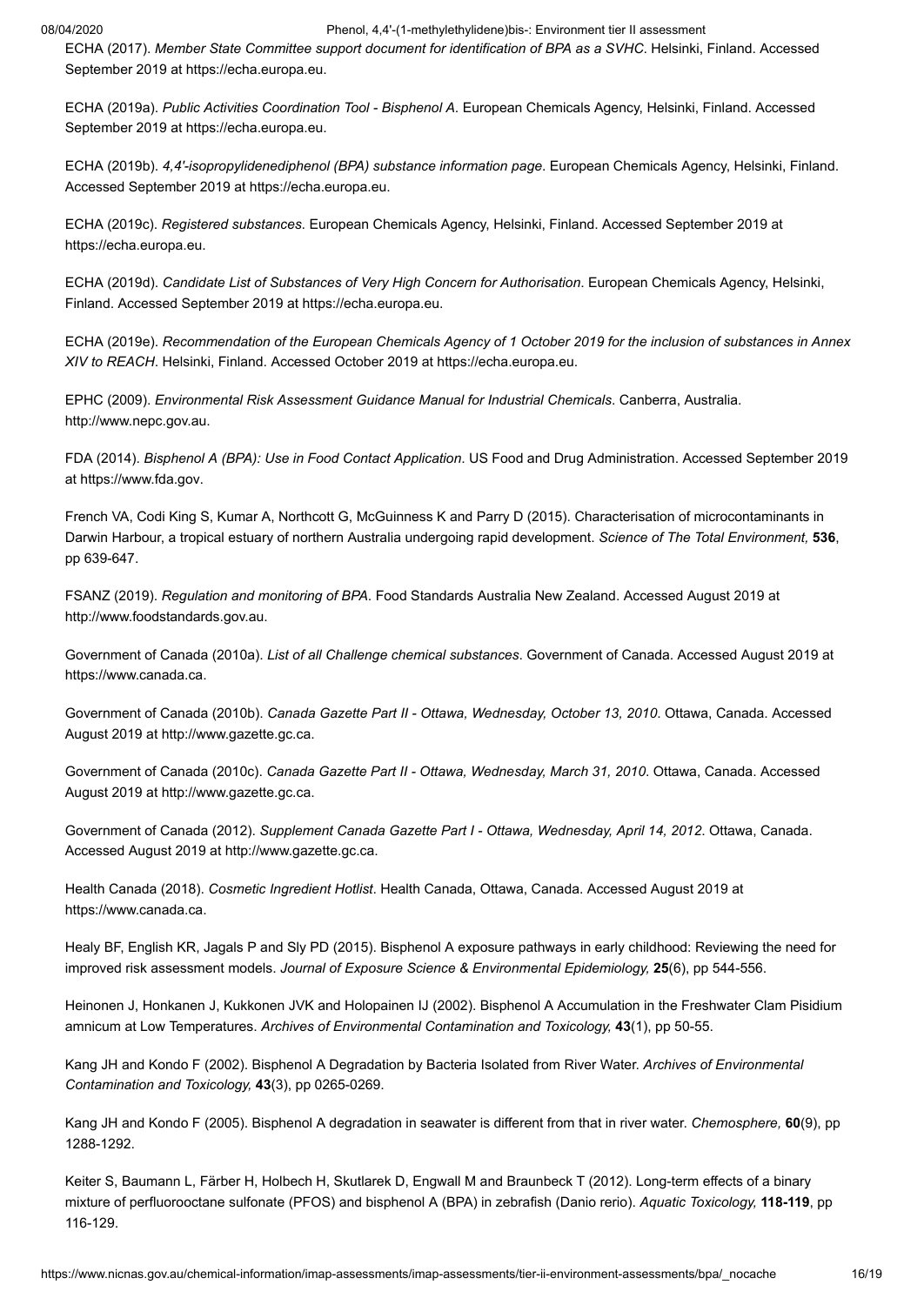<span id="page-16-6"></span>Klecka GM, Gonsior SJ, West RJ, Goodwin PA and Markham DA (2001). Biodegradation of bisphenol a in aquatic environments: River die-away. *Environmental Toxicology and Chemistry,* **20**(12), pp 2725-2735.

<span id="page-16-9"></span>Kumar A, Williams M, Woods M, Kookana R, Barber L, Vajda A, Doan H, Gregg A, Gonzago D and Bain P (2012). *Treated effluent in the aquatic environment: impact assessment of endocrine disrupting chemicals*. CSIRO Publishing, Melbourne, Australia.

<span id="page-16-12"></span>Langdon KA, Warne M and Kookana RS (2010). Aquatic hazard assessment for pharmaceuticals, personal care products, and endocrine-disrupting compounds from biosolids-amended land. *Integrated Environmental Assessment and Management,* **6**(4), pp 663-676.

<span id="page-16-11"></span>Langdon KA, Warne MSJ, Smernik RJ, Shareef A and Kookana RS (2011). Selected personal care products and endocrine disruptors in biosolids: An Australia-wide survey. *Science of The Total Environment,* **409**(6), pp 1075-1081.

<span id="page-16-10"></span>Leusch FDL, Chapman HF, van den Heuvel MR, Tan BLL, Gooneratne SR and Tremblay LA (2006). Bioassay-derived androgenic and estrogenic activity in municipal sewage in Australia and New Zealand. *Ecotoxicology and Environmental Safety,* **65**(3), pp 403-411.

<span id="page-16-18"></span>Levy G, Lutz I, Krüger A and Kloas W (2004). Bisphenol A induces feminization in Xenopus laevis tadpoles. *Environmental Research,* **94**(1), pp 102-111.

<span id="page-16-0"></span>LMC (2013). *The OECD QSAR Toolbox for Grouping Chemicals into Categories*, v 3.1. Laboratory of Mathematical Chemistry, University "Prof. Dr. Assen Zlatarov", Burgas, Bulgaria. Available at [http://oasis-lmc.org](http://oasis-lmc.org/).

<span id="page-16-16"></span>Mandich A, Bottero S, Benfenati E, Cevasco A, Erratico C, Maggioni S, Massari A, Pedemonte F and Viganò L (2007). In vivo exposure of carp to graded concentrations of bisphenol A. *General and Comparative Endocrinology,* **153**(1), pp 15-24.

<span id="page-16-8"></span>Michalowicz J (2014). Bisphenol A – Sources, toxicity and biotransformation. *Environmental Toxicology and Pharmacology,* **37**(2), pp 738-758.

<span id="page-16-13"></span>Mihaich E, Staples C, Ortego L, Klecka G, Woelz J, Dimond S and Hentges S (2018). Life-cycle studies with 2 marine species and bisphenol A: The mysid shrimp (Americamysis bahia) and sheepshead minnow (Cyprinodon variegatus). *Environmental Toxicology and Chemistry,* **37**(2), pp 398-410.

<span id="page-16-3"></span>NHMRC (2008). *Australian Guidelines for Water Recycling: Managing Health and Environmental Risks (Phase 2) - Augmentation of Drinking Water Supplies*. Water Quality Australia, Accessed September 2019 at [https://www.waterquality.gov.au](https://www.waterquality.gov.au/guidelines/recycled-water#augmentation-of-drinking-water-supplies-phase-2).

<span id="page-16-1"></span>NICNAS (2016). *Phenol, 4,4'-(1-methylethylidene)bis-: Human health tier II assessment*. National Industrial Chemicals Notification and Assessment Scheme, Sydney, Australia. Accessed August 2019 at [https://www.nicnas.gov.au.](https://www.nicnas.gov.au/chemical-information/imap-assessments/imap-assessment-details?assessment_id=1836#import)

<span id="page-16-2"></span>NITE (2017). *Japan CHEmicals Collaborative Knowledge Database (J-CHECK)*. National Institute of Technology and Evaluation, Tokyo, Japan. Accessed 6 July 2017 at [http://www.safe.nite.go.jp](http://www.safe.nite.go.jp/jcheck/search.action?request_locale=en).

<span id="page-16-7"></span>NITE (2019). *Japan CHEmicals Collaborative Knowledge database: Bisphenol A Substance Data*. National Institute of Technology and Evaluation. Accessed October 2019 at [https://www.nite.go.jp](https://www.nite.go.jp/chem/jcheck/detail.action?cno=80-05-7&mno=4-0123&request_locale=en).

<span id="page-16-14"></span>OECD (2004). *Detailed Review Paper on Fish Screening Assays for the Detection of Endocrine Active Substances*. Organisation for Economic Cooperation and Development, Paris, France.

<span id="page-16-17"></span>OECD (2010). *Guidance document on the diagnosis of endocrine-related histopathology in fish gonads*. Organisation for Economic Cooperation and Development, Paris, France.

<span id="page-16-5"></span>OECD (2011). Series on Pollutant Release and Transfer Registers, *Resource compendium of PRTR release estimation techniques, Part 4: summary of techniques for releases from products, version 1.0*. Paris, France. Accessed June 2019 at [http://www.oecd.org.](http://www.oecd.org/officialdocuments/publicdisplaydocumentpdf/?cote=env/jm/mono(2011)7/part2&doclanguage=en)

<span id="page-16-15"></span>OECD (2012a). *Test No. 229: Fish Short Term Reproduction Assay*. Organisation for Economic Cooperation and Development, Paris, France.

<span id="page-16-4"></span>OECD (2012b). *SIDS Initial Assessment Profiles agreed in the course of the OECD HPV Chemicals Programme from 1993-2011 - Part 3*. Organisation for Economic Co-operation and Development, Helsinki, Finland. Accessed June 2019 at [http://www.oecd.org.](http://www.oecd.org/officialdocuments/publicdisplaydocumentpdf/?cote=ENV/JM/MONO(2012)4/PART3&docLanguage=En)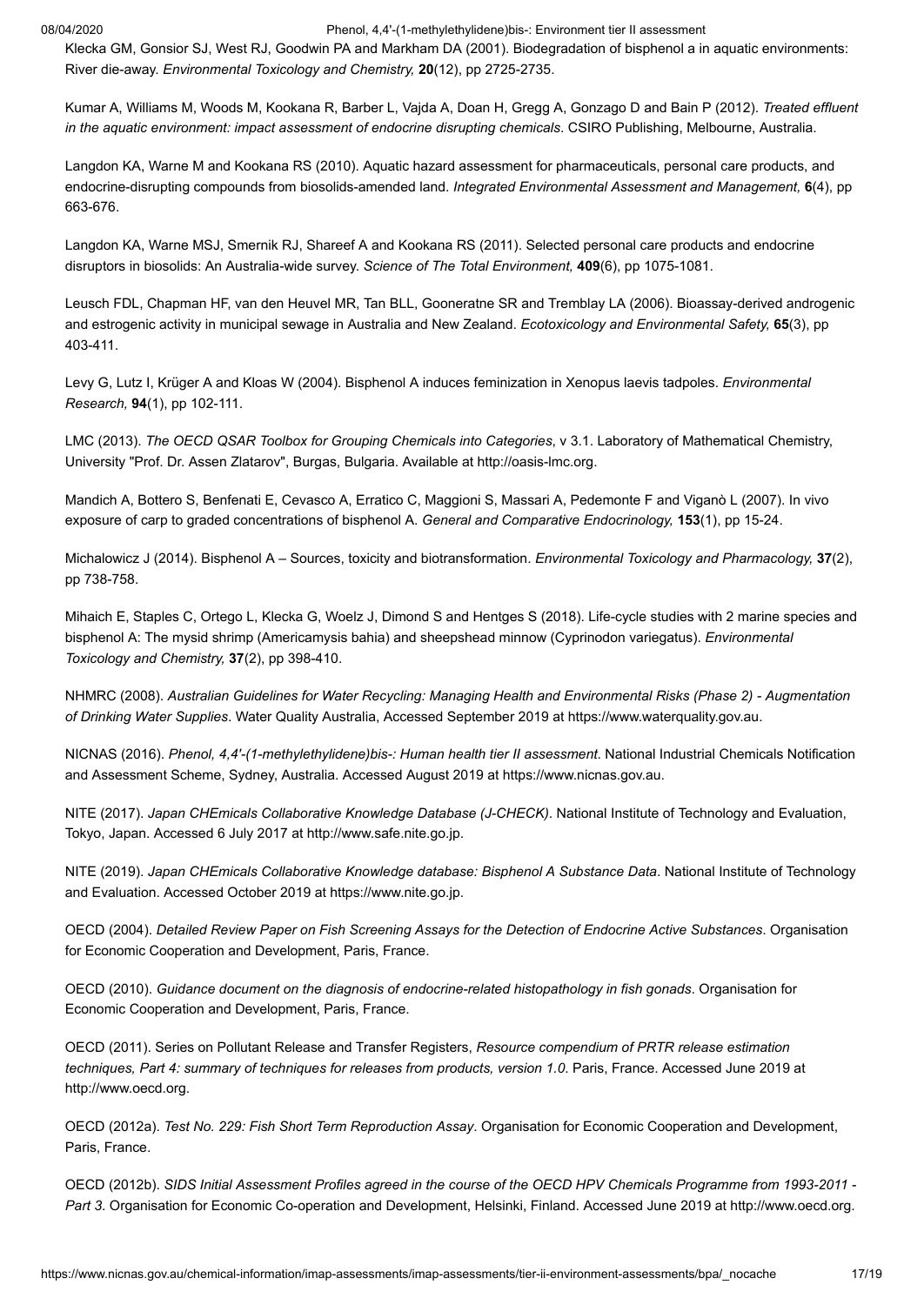<span id="page-17-0"></span>REACH (2019). *Registration dossier for 4,4'-isopropylidenediphenol*. European Chemicals Agency, Helsinki, Finland. Accessed March at [https://echa.europa.eu](https://echa.europa.eu/registration-dossier/-/registered-dossier/15752).

<span id="page-17-13"></span>Scott PD, Coleman HM, Khan S, Lim R, McDonald JA, Mondon J, Neale PA, Prochazka E, Tremblay LA, Warne MSJ and Leusch FDL (2018). Histopathology, vitellogenin and chemical body burden in mosquitofish (Gambusia holbrooki) sampled from six river sites receiving a gradient of stressors. *Science of The Total Environment,* **616-617**, pp 1638-1648.

<span id="page-17-15"></span>Sieratowicz A, Stange D, Schulte-Oehlmann U and Oehlmann J (2011). Reproductive toxicity of bisphenol A and cadmium in Potamopyrgus antipodarum and modulation of bisphenol A effects by different test temperature. *Environmental Pollution,* **159**(10), pp 2766-2774.

<span id="page-17-18"></span>Sohoni P, Tyler CR, Hurd K, Caunter J, Hetheridge M, Williams T, Woods C, Evans M, Toy R, Gargas M and Sumpter JP (2001). Reproductive Effects of Long-Term Exposure to Bisphenol A in the Fathead Minnow (Pimephales promelas). *Environmental Science & Technology,* **35**(14), pp 2917-2925.

<span id="page-17-17"></span>Staples C, Mihaich E, Ortego L, Caspers N, Klecka G, Woelz J and Hentges S (2016). Characterizing the effects of bisphenol A on sediment-dwelling benthic organisms. *Environmental Toxicology and Chemistry,* **35**(3), pp 652-659.

<span id="page-17-16"></span>Staples CA, Tilghman Hall A, Friederich U, Caspers N and Klecka GM (2011). Early life-stage and multigeneration toxicity study with bisphenol A and fathead minnows (Pimephales promelas). *Ecotoxicology and Environmental Safety,* **74**(6), pp 1548-1557.

<span id="page-17-12"></span>Suzuki T, Nakagawa Y, Takano I, Yaguchi K and Yasuda K (2004). Environmental Fate of Bisphenol A and Its Biological Metabolites in River Water and Their Xeno-estrogenic Activity. *Environmental Science & Technology,* **38**(8), pp 2389-2396.

<span id="page-17-14"></span>Tan BLL, Hawker DW, Müller JF, Leusch FDL, Tremblay LA and Chapman HF (2007). Comprehensive study of endocrine disrupting compounds using grab and passive sampling at selected wastewater treatment plants in South East Queensland, Australia. *Environment International,* **33**(5), pp 654-669.

<span id="page-17-19"></span>UNECE (2009). *Globally Harmonised System of Classification and Labelling of Chemicals (GHS), 3rd Revised Edition*. United Nations Economic Commission for Europe, Geneva, Switzerland. Accessed 10 November 2017 at [http://www.unece.org](http://www.unece.org/trans/danger/publi/ghs/ghs_rev03/03files_e.html)

<span id="page-17-4"></span>UNEP (1987).*The Montreal Protocol on Substances that Deplete the Ozone Layer*. United Nations Environment Programme, Ozone Secretariat, Nairobi, Kenya. [http://ozone.unep.org](http://ozone.unep.org/).

<span id="page-17-3"></span>UNEP (2001). *The Stockholm Convention on Persistent Organic Pollutants*. United Nations Environment Programme, Secretariat of the Stockholm Convention, Châtelaine, Switzerland. Accessed 10 November 2017 at [http://www.pops.int.](http://www.pops.int/)

<span id="page-17-5"></span>UNEP & FAO (1998). *The Rotterdam Convention on the Prior Informed Consent Procedure for Certain Hazardous Chemicals and Pesticides in International Trade*. United Nations Environment Programme and Food and Agriculture Organization of the United Nations, Châtelaine, Switzerland. Accessed 30 March 2016 at [http://www.pic.int](http://www.pic.int/).

<span id="page-17-11"></span>US EPA (2008). *Estimation Programs Interface (EPI) Suite™ for Microsoft Windows®, v 4.10. United States Environmental* Protection Agency, Washington DC, USA. Available at [https://www.epa.gov.](https://www.epa.gov/tsca-screening-tools/epi-suitetm-estimation-program-interface)

<span id="page-17-2"></span>US EPA (2010). *Bisphenol A Action Plan*. Washington DC, USA. Accessed September 2019 at [https://www.epa.gov.](https://www.epa.gov/sites/production/files/2015-09/documents/bpa_action_plan.pdf)

<span id="page-17-7"></span>US EPA (2011). *Action Plan Fact Sheet - April 2011*. Washington DC, USA. Accessed September 2019 at [https://www.epa.gov.](https://www.epa.gov/sites/production/files/2014-11/documents/overview.pdf)

<span id="page-17-10"></span>US EPA (2014a). *Bisphenol A Alternatives in Thermal Paper - Final Report*. Washington DC, USA. Accessed September 2019 at [https://www.epa.gov](https://www.epa.gov/sites/production/files/2014-05/documents/bpa_final.pdf).

<span id="page-17-8"></span>US EPA (2014b). *TSCA Work Plan for Chemical Assessments: 2014 Update*. Washington DC, USA. Accessed September 2019 at [https://www.epa.gov](https://www.epa.gov/sites/production/files/2015-01/documents/tsca_work_plan_chemicals_2014_update-final.pdf).

<span id="page-17-1"></span>US EPA (2016). *2016 Chemical Data Reporting Results*. United States Environment Protection Agency, Washington, USA. Accessed September 2019 at [https://www.epa.gov](https://www.epa.gov/chemical-data-reporting/2016-chemical-data-reporting-results).

<span id="page-17-9"></span>US EPA (2019a). *Chemical Substances Undergoing Prioritization*. United States Environment Protection Agency, Washington DC, USA. Accessed September 2019 at [https://www.epa.gov](https://www.epa.gov/assessing-and-managing-chemicals-under-tsca/chemical-substances-undergoing-prioritization).

<span id="page-17-6"></span>US EPA (2019b). *TSCA Chemical Substance Inventory*. United States Environmetal Protection Agency, Washington DC, USA. Accessed September 2019 at [https://www.epa.gov](https://www.epa.gov/tsca-inventory).